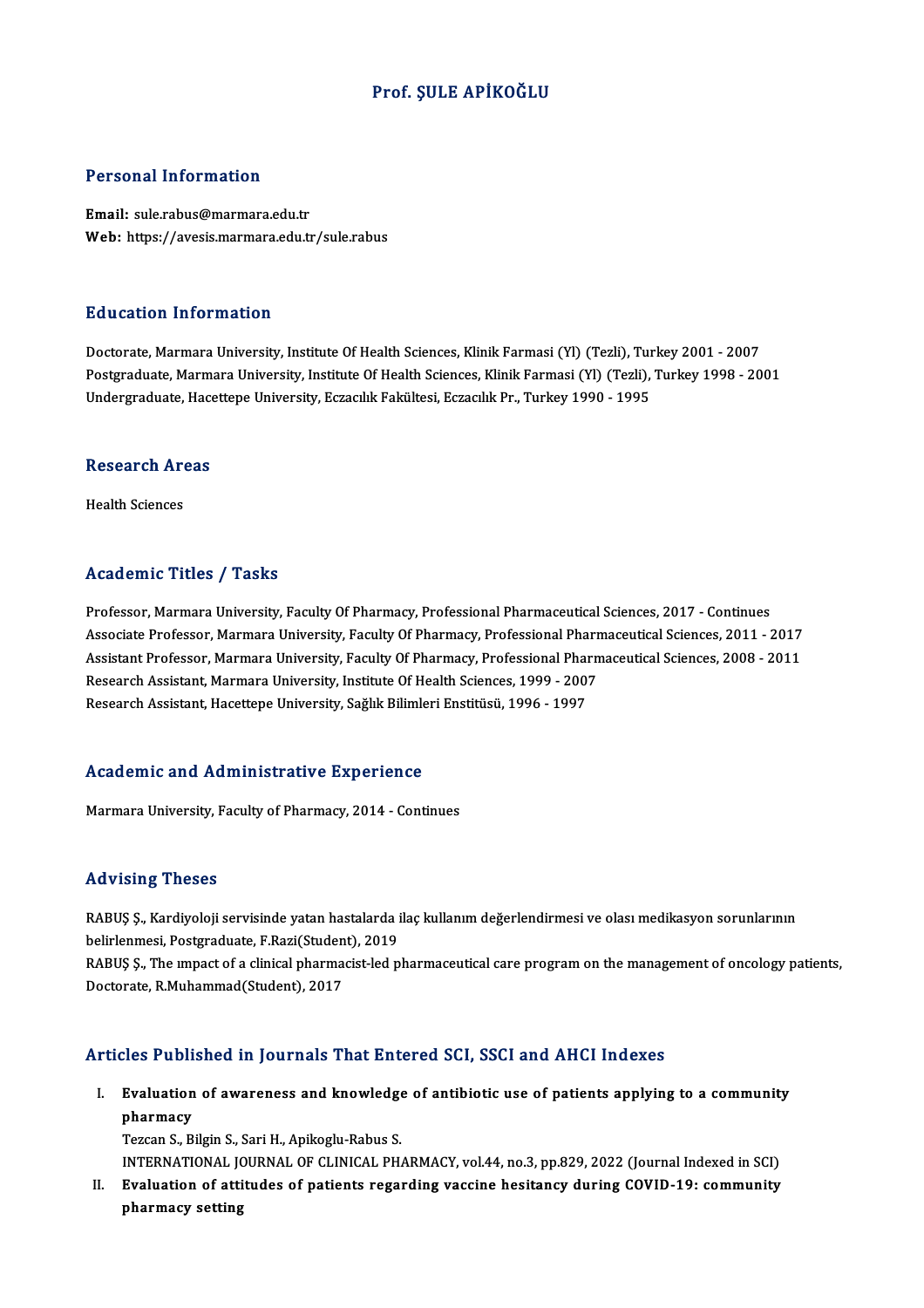Tezcan S., Koc G., Sari H., Apikoglu-Rabus S.

Tezcan S., Koc G., Sari H., Apikoglu-Rabus S.<br>INTERNATIONAL JOURNAL OF CLINICAL PHARMACY, vol.44, no.3, pp.828, 2022 (Journal Indexed in SCI)<br>Evaluation of nationt and modisation nuofile in the general surgeny clinic Tezcan S., Koc G., Sari H., Apikoglu-Rabus S.<br>INTERNATIONAL JOURNAL OF CLINICAL PHARMACY, vol.44, no.3, pp.828, 2022 (Jo<br>III. Evaluation of patient and medication profile in the general surgery clinic<br>Teken S. Tergen S. VE INTERNATIONAL JOURNAL OF CLINICAL PHARI<br>Evaluation of patient and medication profi<br>Teker S., Tezcan S., YEGEN B., Apikoglu-Rabus S.<br>INTERNATIONAL JOURNAL OF CLINICAL PHARI

- III. Evaluation of patient and medication profile in the general surgery clinic<br>Teker S., Tezcan S., YEGEN B., Apikoglu-Rabus S.<br>INTERNATIONAL JOURNAL OF CLINICAL PHARMACY, vol.44, no.3, pp.828, 2022 (Journal Indexed in SC Teker S., Tezcan S., YEGEN B., Apikoglu-Rabus S.<br>INTERNATIONAL JOURNAL OF CLINICAL PHARMACY, vol.44, no.3, pp.828, 2022 (Journal Indexe<br>IV. A cross-sectional survey to map Clinical Pharmacy Education and Practice in Europe
- Moura L., Steurbaut S., Blix H. S. , Addison B., RABUŞ Ş., Mota-Filipe H., da Costa F. A.<br>INTERNATIONAL JOURNAL OF CLINICAL PHARMACY, 2021 (Journal Indexed in SCI) A cross-sectional survey to map Clinical Pharmacy Education and Practice<br>Moura L., Steurbaut S., Blix H. S. , Addison B., RABUŞ Ş., Mota-Filipe H., da Costa F. A.<br>INTERNATIONAL JOURNAL OF CLINICAL PHARMACY, 2021 (Journal I
- V. Describing clinical pharmacy education and practice in Europe INTERNATIONAL JOURNAL OF CLINICAL PHARMACY, 2021 (Journal Indexed in SCI)<br>Describing clinical pharmacy education and practice in Europe<br>Moura L., Steurbaut S., Addison B., Blix H., Apikoglu-Rabus S., Gunten V., Mota-Filipe Describing clinical pharmacy education and practice in Europe<br>Moura L., Steurbaut S., Addison B., Blix H., Apikoglu-Rabus S., Gunten V., Mota-Filipe H., da Costa F. A.<br>INTERNATIONAL JOURNAL OF CLINICAL PHARMACY, vol.43, no Moura L., Steurbaut S., Addison B., Blix H., Apikoglu-Rabus S., Gunten V., Mota-Filipe H., da Costa F. A.<br>INTERNATIONAL JOURNAL OF CLINICAL PHARMACY, vol.43, no.3, pp.796, 2021 (Journal Indexed in SCI)<br>VI. Significance of
- INTERNATIONAL JOURNAL OF CLINICAL PHARMACY, vol.43, no.3, pp.796, 2021 (Journal Indexed in SCI)<br>VI. Significance of a clinical pharmacist-led comprehensive medication management program for<br>hospitalized oncology patients

Umar R. M., Apikoglu-Rabus S., YUMUK P. F. INTERNATIONAL JOURNAL OF CLINICAL PHARMACY, vol.42, no.2, pp.652-661, 2020 (Journal Indexed in SCI)

VII. Mapping clinical pharmacy education in Europe

INTERNATIONAL JOURNAL OF CLINICAL PHARMACY, vol.42, no.2, pp.652-661, 2020 (Journal Indexed in SCI)<br><mark>Mapping clinical pharmacy education in Europe</mark><br>Moura L., Steurbaut S., Jordan-von Gunten V., Addison B., Apikoglu-Rabus S Ma<mark>ppin</mark><br>Moura L<br>Costa F.<br>INTERN Moura L., Steurbaut S., Jordan-von Gunten V., Addison B., Apikoglu-Rabus S., Blix H. S. , Kinnear M., van de:<br>Costa F.<br>INTERNATIONAL JOURNAL OF CLINICAL PHARMACY, vol.42, no.1, pp.225, 2020 (Journal Indexed in SCI)<br>Compari

Costa F.<br>INTERNATIONAL JOURNAL OF CLINICAL PHARMACY, vol.42, no.1, pp.225, 2020 (Journal Indexed in SCI)<br>VIII. Comparison of APACHE II, SAPS II, SAPS II expanded and GCS scoring systems in an intensive care<br> INTERNATIONAL<br>Comparison of<br>unit in Turkey<br>Kocherher F. K Comparison of APACHE II, SAPS II, SAPS II expanded<br>unit in Turkey<br>Kocberber E.K., Kizilaslan D., Erdogan C., Apikoglu-Rabus S.<br>INTERNATIONAL JOUPNAL OF CLINICAL PHAPMACY vol.42 unit in Turkey<br>Kocberber E. K. , Kizilaslan D., Erdogan C., Apikoglu-Rabus S.<br>INTERNATIONAL JOURNAL OF CLINICAL PHARMACY, vol.42, no.1, pp.247-248, 2020 (Journal Indexed in SCI)<br>Opinions of the Syrian patients about the ef

IX. Kocberber E. K., Kizilaslan D., Erdogan C., Apikoglu-Rabus S.<br>INTERNATIONAL JOURNAL OF CLINICAL PHARMACY, vol.42, no.1, pp.247-248, 2020 (Journal Indexed in SCI)<br>IX. Opinions of the Syrian patients about the effect of INTERNATIONAL JOURNAL OF CLINICAL PHARMACY, vol.<br>Opinions of the Syrian patients about the effect of<br>services received and about the use of pictograms<br>Anikogly Pabus S. Borri B. Alsalab A. Umar B. M. IX. Opinions of the Syrian patients about the effect of language barriers on the quality of pharmacy<br>services received and about the use of pictograms<br>Apikoglu-Rabus S., Barri R., Alsaleh A., Umar R. M.

INTERNATIONAL JOURNAL OF CLINICAL PHARMACY, vol.41, no.1, pp.320-321, 2019 (Journal Indexed in SCI)

X. Assessment of attitudes and practice of Turkish community pharmacy staff regarding skin problems using virtual patient profiles

Apikoglu-Rabus S.,Kahya I.,SerinM.,YildizP.

INTERNATIONAL JOURNAL OF CLINICAL PHARMACY, vol.41, no.1, pp.320, 2019 (Journal Indexed in SCI)

Apikoglu-Rabus S., Kahya I., Serin M., Yildiz P.<br>INTERNATIONAL JOURNAL OF CLINICAL PHARMACY, vol.41, no.1, pp.320, 2019 (Journal Indexed in<br>XI. An economic study of a potential therapeutic interchange regarding biosimilar INTERNATIONAL JOURNAL OF CLINICAL<br>**An economic study of a potential the**<br>Apikoglu-Rabus S., Arslan B., Cengiz K. N.<br>INTERNATIONAL JOURNAL OF CLINICAL An economic study of a potential therapeutic interchange regarding biosimilar products<br>Apikoglu-Rabus S., Arslan B., Cengiz K. N.<br>INTERNATIONAL JOURNAL OF CLINICAL PHARMACY, vol.41, no.1, pp.372, 2019 (Journal Indexed in S

Apikoglu-Rabus S., Arslan B., Cengiz K. N.<br>INTERNATIONAL JOURNAL OF CLINICAL PHARMACY, vol.41, no.1, pp.372, 2019 (Journal Indexed in SCI)<br>XII. A prospective study on evaluation of clinical pharmacist's interventions r INTERNATIONAL JOURNAL OF CLIN<br>A prospective study on evaluati<br>problems in intensive care unit XII. A prospective study on evaluation of clinical pharmacist's interventions regarding drug-related problems in intensive care unit<br>Kocberber E.K., Apikoglu-Rabus S.

problems in intensive care unit<br>Kocberber E. K., Apikoglu-Rabus S.<br>INTERNATIONAL JOURNAL OF CLINICAL PHARMACY, vol.41, no.1, pp.345, 2019 (Journal Indexed in SCI)<br>Drug drug interactions among bespitalized sanser patients Kocberber E. K., Apikoglu-Rabus S.<br>INTERNATIONAL JOURNAL OF CLINICAL PHARMACY, vol.41, no.1, p<br>XIII. Drug-drug interactions among hospitalized cancer patients<br>Ilmar P. M. VIIMIK P. E. Anikoglu Babus S.

- INTERNATIONAL JOURNAL OF CLINICAL PH.<br>Drug-drug interactions among hospital:<br>Umar R. M. , YUMUK P. F. , Apikoglu-Rabus S.<br>INTERNATIONAL JOURNAL OF CLINICAL PH Drug-drug interactions among hospitalized cancer patients<br>Umar R. M. , YUMUK P. F. , Apikoglu-Rabus S.<br>INTERNATIONAL JOURNAL OF CLINICAL PHARMACY, vol.40, no.1, pp.246-247, 2018 (Journal Indexed in SCI)<br>Medication expers f
- Umar R. M., YUMUK P. F., Apikoglu-Rabus S.<br>INTERNATIONAL JOURNAL OF CLINICAL PHARMACY, vol.40, no.1, pp.246-247, 2018<br>XIV. Medication errors facing the hospitalized cardiovascular disease patients<br>Sizgen F., Apikoglu-Rabus INTERNATIONAL JOURNAL OF CLINICAL<br>Medication errors facing the hospita<br>Sizgen F., Apikoglu-Rabus S., Izzettin F. V.<br>INTERNATIONAL JOURNAL OF CLINICAL Medication errors facing the hospitalized cardiovascular disease patients<br>Sizgen F., Apikoglu-Rabus S., Izzettin F. V.<br>INTERNATIONAL JOURNAL OF CLINICAL PHARMACY, vol.40, no.1, pp.246, 2018 (Journal Indexed in SCI)<br>Assessm
- XV. Assessment of chemotherapy-related educational needs of colorectal cancer patients INTERNATIONAL JOURNAL OF CLINICAL PHARMACY, vol.40, no.1, pp.246, 2018 (Journal Assessment of chemotherapy-related educational needs of colorectal cancellare<br>TEZCAN S., Tanir G. I. , Yilmaz H., Memis S., ŞAHİN Y., YUMUK P. Assessment of chemotherapy-related educational needs of colorectal cancer patients<br>TEZCAN S., Tanir G. I. , Yilmaz H., Memis S., ŞAHİN Y., YUMUK P. F. , Apikoglu-Rabus S.<br>INTERNATIONAL JOURNAL OF CLINICAL PHARMACY, vol.40, TEZCAN S., Tanir G. I. , Yilmaz H., Memis S., ŞAHİN Y., YUMUK P. F. , Apikoglu-Rabus S.<br>INTERNATIONAL JOURNAL OF CLINICAL PHARMACY, vol.40, no.1, pp.289, 2018 (Journal Indexed in SCI)<br>XVI. SMART pharmacy program: guiding t
- INTERNATIONAL JOURNAL OF CLINICAL PHARMACY, v<br>SMART pharmacy program: guiding the nationwi<br>preliminary results of the asthma/COPD module<br>Anikogly Babys S. Ozean V. Balta E. Tyrker M. Unex A. SMART pharmacy program: guiding the nationwich<br>preliminary results of the asthma/COPD module<br>Apikoglu-Rabus S., Ozcan V., Balta E., Turker M., Uney A.<br>INTERNATIONAL JOUPNAL OF GLINICAL PHARMACY ... preliminary results of the asthma/COPD module<br>Apikoglu-Rabus S., Ozcan V., Balta E., Turker M., Uney A.<br>INTERNATIONAL JOURNAL OF CLINICAL PHARMACY, vol.40, no.1, pp.205, 2018 (Journal Indexed in SCI)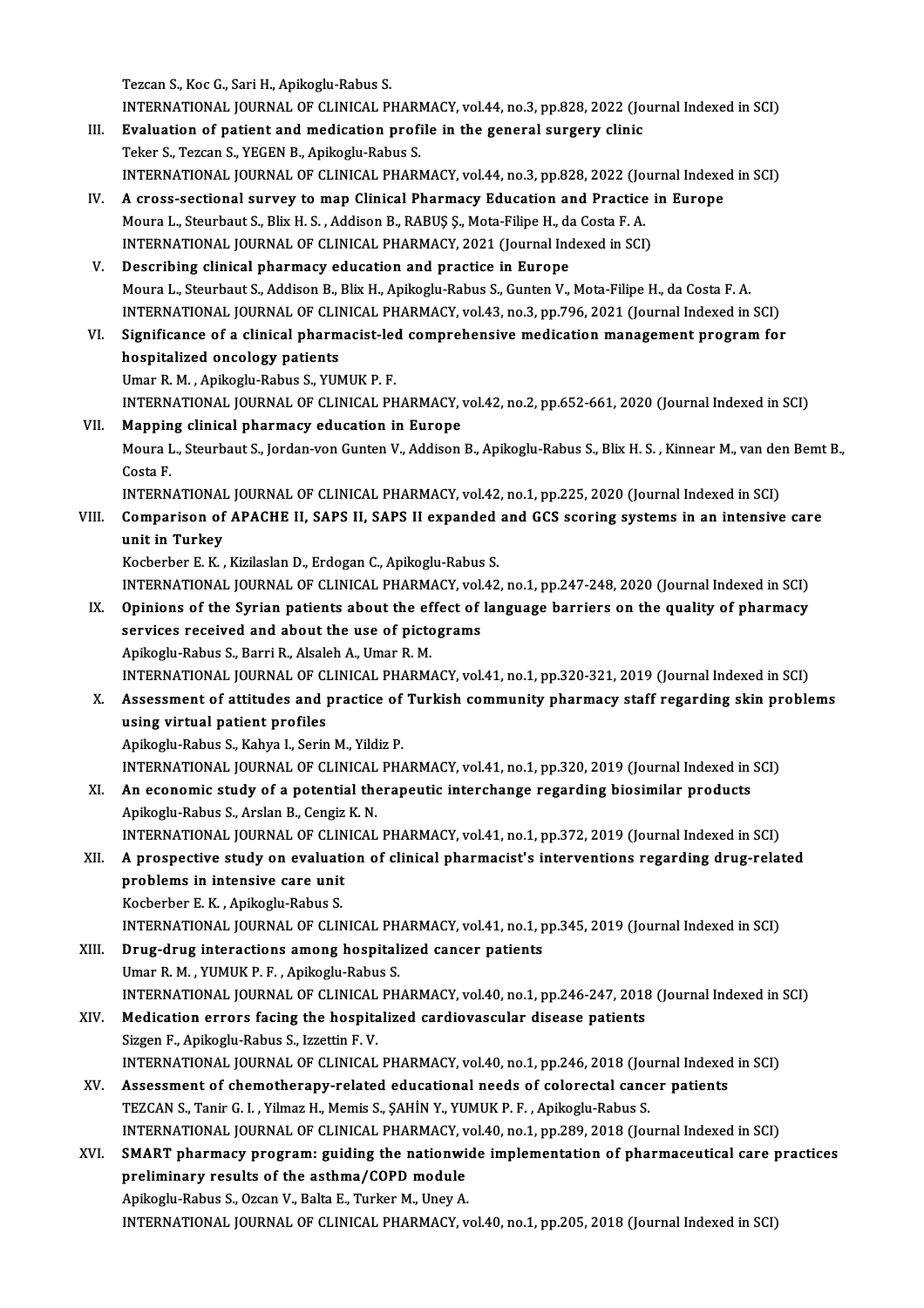| XVII.   | Drug-related problems identified in hospitalized cancer patients                                      |
|---------|-------------------------------------------------------------------------------------------------------|
|         | Umar R. M., YUMUK P. F., Apikoglu-Rabus S.                                                            |
|         | INTERNATIONAL JOURNAL OF CLINICAL PHARMACY, vol.40, no.1, pp.246, 2018 (Journal Indexed in SCI)       |
| XVIII.  | Pharmacists' Opinions and Attitudes Regarding the Ongoing SMART Pharmacy Program Guiding the          |
|         | Nationwide Implementation of Pharmaceutical Care Practices                                            |
|         | Apikoglu-Rabus S., Cakil E., Kaya K., Ozturk O., Balta E., Turker M., Ozcan V., Uney A.               |
|         | INTERNATIONAL JOURNAL OF CLINICAL PHARMACY, vol.40, no.1, pp.227, 2018 (Journal Indexed in SCI)       |
| XIX.    | Impact of a pharmaceutical care program on glycemic control, medication knowledge and medication      |
|         | adherence levels of type 2 diabetic patients residing at a nursing home                               |
|         | Saglam N., Apikoglu-Rabus S., OKUYAN B., Izzettin F. V., Yildirim N.                                  |
|         | INTERNATIONAL JOURNAL OF CLINICAL PHARMACY, vol.39, no.1, pp.265, 2017 (Journal Indexed in SCI)       |
| XX.     | Type 2 diabetes risk assessment program for children and adolescents at the community pharmacy        |
|         | setting                                                                                               |
|         | Apikoglu-Rabus S., Kocberber E. K., Izzettin F. V.                                                    |
|         | INTERNATIONAL JOURNAL OF CLINICAL PHARMACY, vol.39, no.1, pp.318-319, 2017 (Journal Indexed in SCI)   |
| XXI.    | Drug-drug interactions identified for cardiac transplant recipients                                   |
|         | Apikoglu-Rabus S., Rabus M. B., Ozkan O., ŞAHİN Y., Izzettin F. V.                                    |
|         | INTERNATIONAL JOURNAL OF CLINICAL PHARMACY, vol.39, no.1, pp.264, 2017 (Journal Indexed in SCI)       |
| XXII.   | Clinical pharmacists and clinical pharmacologists: colleagues or opponents?                           |
|         | Koluman F., Apikoglu-Rabus S.                                                                         |
|         | INTERNATIONAL JOURNAL OF CLINICAL PHARMACY, vol.39, no.1, pp.255, 2017 (Journal Indexed in SCI)       |
| XXIII.  | Impact of patient education on glycemic control, medication knowledge level and medication            |
|         | adherence of patients with type 2 diabetes                                                            |
|         | Apikoglu-Rabus S., Sero M., OKUYAN B., Izzettin F.V.                                                  |
|         | INTERNATIONAL JOURNAL OF CLINICAL PHARMACY, vol.39, no.1, pp.264-265, 2017 (Journal Indexed in SCI)   |
| XXIV.   | Drug-related problems and pharmacist interventions in a cohort of patients with asthma and chronic    |
|         | obstructive pulmonary disease                                                                         |
|         | Apikoglu-Rabus S., Yesilyaprak G., Izzettin F. V.                                                     |
|         | RESPIRATORY MEDICINE, vol.120, pp.109-115, 2016 (Journal Indexed in SCI)                              |
| XXV     | Translation and psychometric evaluation of the Turkish version of the pharmacy students'              |
|         | perceptions of preparedness to provide pharmaceutical care scale.                                     |
|         | Okuyan B., Sancar M., Ay P., Demirkan K., Apikoglu-Rabus S., Izzettin F. V.                           |
|         | Die Pharmazie, vol.71, no.10, pp.613-616, 2016 (Journal Indexed in SCI Expanded)                      |
| XXVI.   | In vitro effects of nitric oxide donors on apoptosis and oxidative/nitrative protein modifications in |
|         | <b>ADP-activated platelets</b>                                                                        |
|         | Sener A., Egemen G., Cevik O., Yanikkaya-Demirel G., Apikoglu-Rabus S., Ozsavci D.                    |
|         | HUMAN & EXPERIMENTAL TOXICOLOGY, vol.32, no.3, pp.225-235, 2013 (Journal Indexed in SCI)              |
| XXVII.  | Turkish pharmacists' counseling practices and attitudes regarding emergency contraceptive pills       |
|         | Apikoglu-Rabus S., Clark P. M., Izzettin F. V.                                                        |
|         | INTERNATIONAL JOURNAL OF CLINICAL PHARMACY, vol.34, no.4, pp.579-586, 2012 (Journal Indexed in SCI)   |
| XXVIII. | Comparison of the protective effects of various antiulcer agents alone or in combination on           |
|         | indomethacin-induced gastric ulcers in rats                                                           |
|         | Izzettin F. V., SANCAR M., OKUYAN B., Apikoglu-Rabus S., Cevikbas U.                                  |
|         | EXPERIMENTAL AND TOXICOLOGIC PATHOLOGY, vol.64, no.4, pp.339-343, 2012 (Journal Indexed in SCI)       |
| XXIX.   | Influence of Platelet gamma-Glutamyltransferase on Oxidative Stress and Apoptosis in the Presence     |
|         | of Holo-Transferrin                                                                                   |
|         | Sener A., Cevik O., Yanikkaya-Demirel G., Apikoglu-Rabus S., Ozsavci D.                               |
|         | FOLIA BIOLOGICA, vol.58, no.5, pp.193-202, 2012 (Journal Indexed in SCI)                              |
| XXX.    | Determination of knowledge and attitude of self-care among patients with hypertension                 |
|         | Okuyan B., Gules M., Sancar M., Rabus S. A., Carli B. S., Izzettin F. V.                              |
|         | INTERNATIONAL JOURNAL OF CLINICAL PHARMACY, vol.33, no.2, pp.424, 2011 (Journal Indexed in SCI)       |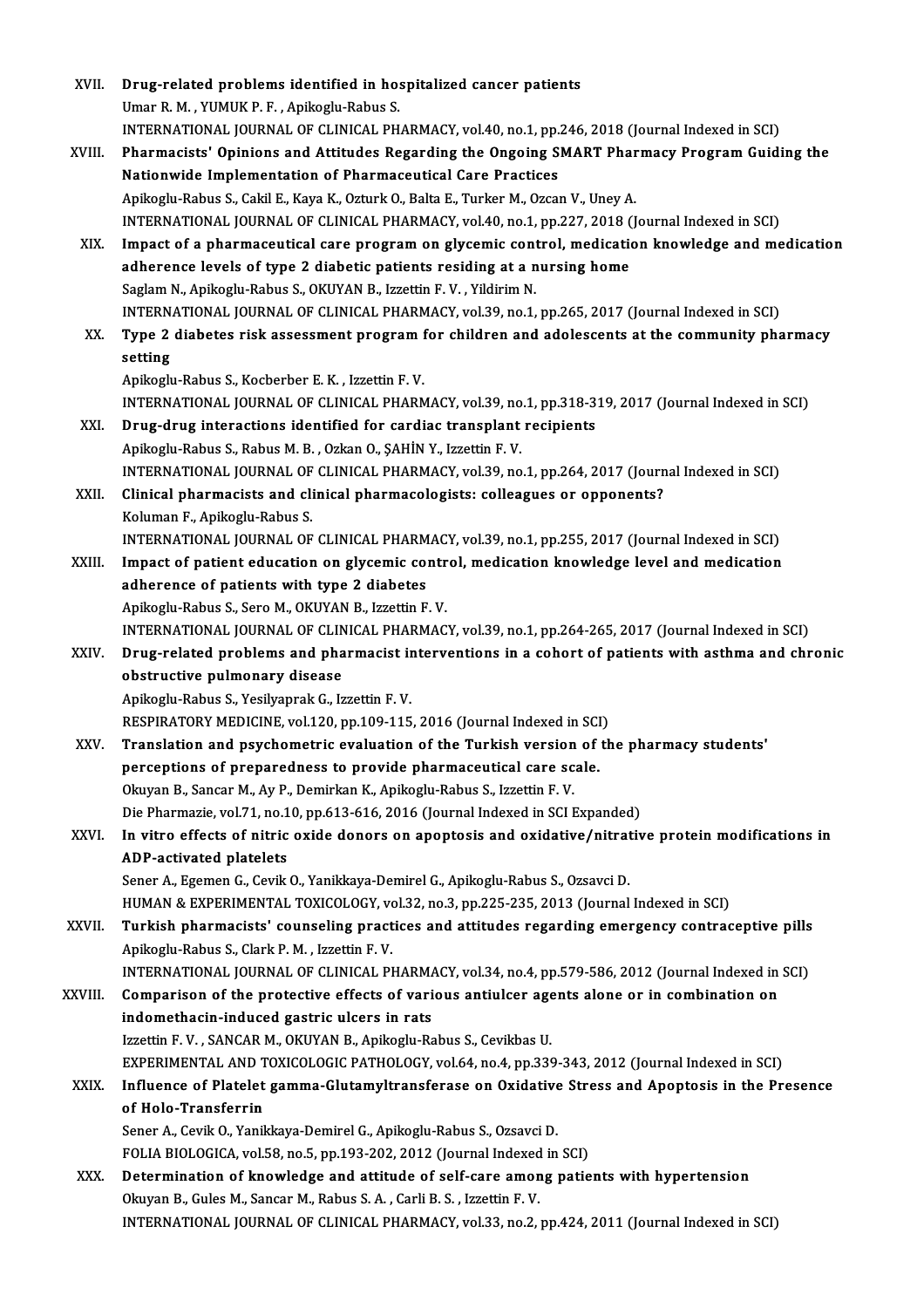| XXXI.        | Outcomes of diabetes risk-testing performed at community pharmacy setting                                                 |
|--------------|---------------------------------------------------------------------------------------------------------------------------|
|              | Apikoglu-Rabus S., Ture Z., Sancar M., Okuyan B., Soydeger-Carli B., Yilmaz Z., Izzettin F. V.                            |
|              | INTERNATIONAL JOURNAL OF CLINICAL PHARMACY, vol.33, no.2, pp.401-402, 2011 (Journal Indexed in SCI)                       |
| XXXII.       | Characteristics of the drug-disease information service demanded from the community pharmacist                            |
|              | Apikoglu-Rabus S., Pakalpakcil O., Okuyan B., Sancar M., Soydeger-Carli B., Izzettin F. V.                                |
|              | INTERNATIONAL JOURNAL OF CLINICAL PHARMACY, vol.33, no.2, pp.335-336, 2011 (Journal Indexed in SCI)                       |
| XXXIII.      | Cardiovascular disease risk assessment among patients with hyperlipidemia at a community                                  |
|              | pharmacy setting                                                                                                          |
|              | Sancar M., Akyildiz E., Okuyan B., Rabus S. A., Carli B. S., Yilmaz Z., Izzettin F. V.                                    |
|              | INTERNATIONAL JOURNAL OF CLINICAL PHARMACY, vol.33, no.2, pp.429-430, 2011 (Journal Indexed in SCI)                       |
| <b>XXXIV</b> | Effect of addition of montelukast to the asthma maintenance treatment on the clinical and                                 |
|              | humanistic outcomes                                                                                                       |
|              | Yildirim E., Apikoglu-Rabus S., Yildiz P., Sancar M., Anil B., Izzettin F. V.                                             |
|              | INTERNATIONAL JOURNAL OF CLINICAL PHARMACY, vol.33, no.2, pp.449, 2011 (Journal Indexed in SCI)                           |
| XXXV.        | How much do the faculty courses contribute to daily pharmacy practice?                                                    |
|              | Apikoglu-Rabus S., Sancar M., Izzettin F. V.                                                                              |
|              | INTERNATIONAL JOURNAL OF CLINICAL PHARMACY, vol.33, no.2, pp.298, 2011 (Journal Indexed in SCI)                           |
| <b>XXXVI</b> | Turkish pharmacy technicians' counseling practices and attitudes regarding emergency                                      |
|              | contraceptive pills                                                                                                       |
|              | Apikoglu-Rabus S., SANCAR M., OKUYAN B., Izzettin F.V.                                                                    |
|              | AFRICAN JOURNAL OF PHARMACY AND PHARMACOLOGY, vol.5, no.1, pp.60-66, 2011 (Journal Indexed in SCI)                        |
| XXXVII.      | Rhabdomyolysis Secondary to Tetanus Toxoid Administration in a Patient Following Minor                                    |
|              | Laceration                                                                                                                |
|              | Hursitoglu M., Cikrikcioglu M. A., Gundogan E., Ozkan O., Cordan I., Yigit Y., Kara O., Soysal P., Rabus S. A., Celepkolu |
|              | T, et al.                                                                                                                 |
|              | JOURNAL OF CLINICAL PHARMACOLOGY, vol.51, no.1, pp.110-111, 2011 (Journal Indexed in SCI)                                 |
| XXXVIII.     | Effect of topical insulin on cutaneous wound healing in rats with or without acute diabetes                               |
|              | Apikoglu-Rabus S., Izzettin F. V., Turan P., Ercan F.                                                                     |
|              | CLINICAL AND EXPERIMENTAL DERMATOLOGY, vol.35, no.2, pp.180-185, 2010 (Journal Indexed in SCI)                            |
| <b>XXXIX</b> | Comparative effectiveness of Glycyrrhiza glabra vs. omeprazole and misoprostol for the treatment                          |
|              | of aspirin-induced gastric ulcers                                                                                         |
|              | SANCAR M., Hantash T., OKUYAN B., Apikoglu-Rabus S., Cirakli Z., Gulluoglu M. G., Izzettin F. V.                          |
|              | AFRICAN JOURNAL OF PHARMACY AND PHARMACOLOGY, vol.3, no.12, pp.615-620, 2009 (Journal Indexed in SCI)                     |
| XL.          | Improvement of diabetes indices of care by a short pharmaceutical care program                                            |
|              | Turnacilar M., SANCAR M., Apikoglu-Rabus S., Hursitoglu M., Izzettin F. V.                                                |
|              | PHARMACY WORLD & SCIENCE, vol.31, no.6, pp.689-695, 2009 (Journal Indexed in SCI)                                         |
| XLI.         | Quality of life in patients with tuberculosis                                                                             |
|              | Izzettin F.V., Eminzade S., Apikoglu-Rabus S., Karagoz T.                                                                 |
|              | PHARMACY WORLD & SCIENCE, vol.31, no.1, pp.61-62, 2009 (Journal Indexed in SCI)                                           |
| XLII.        | Community pharmacists' opinion on pharmaceutical care practice in Turkey                                                  |
|              | SANCAR M., OKUYAN B., RABUŞ Ş., Izzettin F. V.                                                                            |
|              | PHARMACY WORLD & SCIENCE, vol.31, no.1, pp.97, 2009 (Journal Indexed in SCI)                                              |
| XLIII.       | The economic impact of a generic substitution based reimbursement system for type-2 diabetes                              |
|              | Apikoglu-Rabus S., Yurtseven S. P., Guler O., Soydeger B., Rabus M. B., Demircioglu S. A., Izzettin F. V.                 |
|              | PHARMACY WORLD & SCIENCE, vol.31, no.1, pp.106-107, 2009 (Journal Indexed in SCI)                                         |
| XLIV.        | Five-year follow-up of drug utilization for secondary prevention in coronary artery disease                               |
|              | RABUŞ Ş., Izzettin F. V., SANCAR M., Karakaya O., Kargin R., Yakut C.                                                     |
|              | PHARMACY WORLD & SCIENCE, vol.30, no.6, pp.753-758, 2008 (Journal Indexed in SCI)                                         |
| XLV.         | Fourth-grade pharmacy students prefer kinesthetic learning                                                                |
|              | RABUȘ Ș., Izzettin F. V.                                                                                                  |
|              | PHARMACY WORLD & SCIENCE, vol.30, no.5, pp.687, 2008 (Journal Indexed in SCI)                                             |
|              |                                                                                                                           |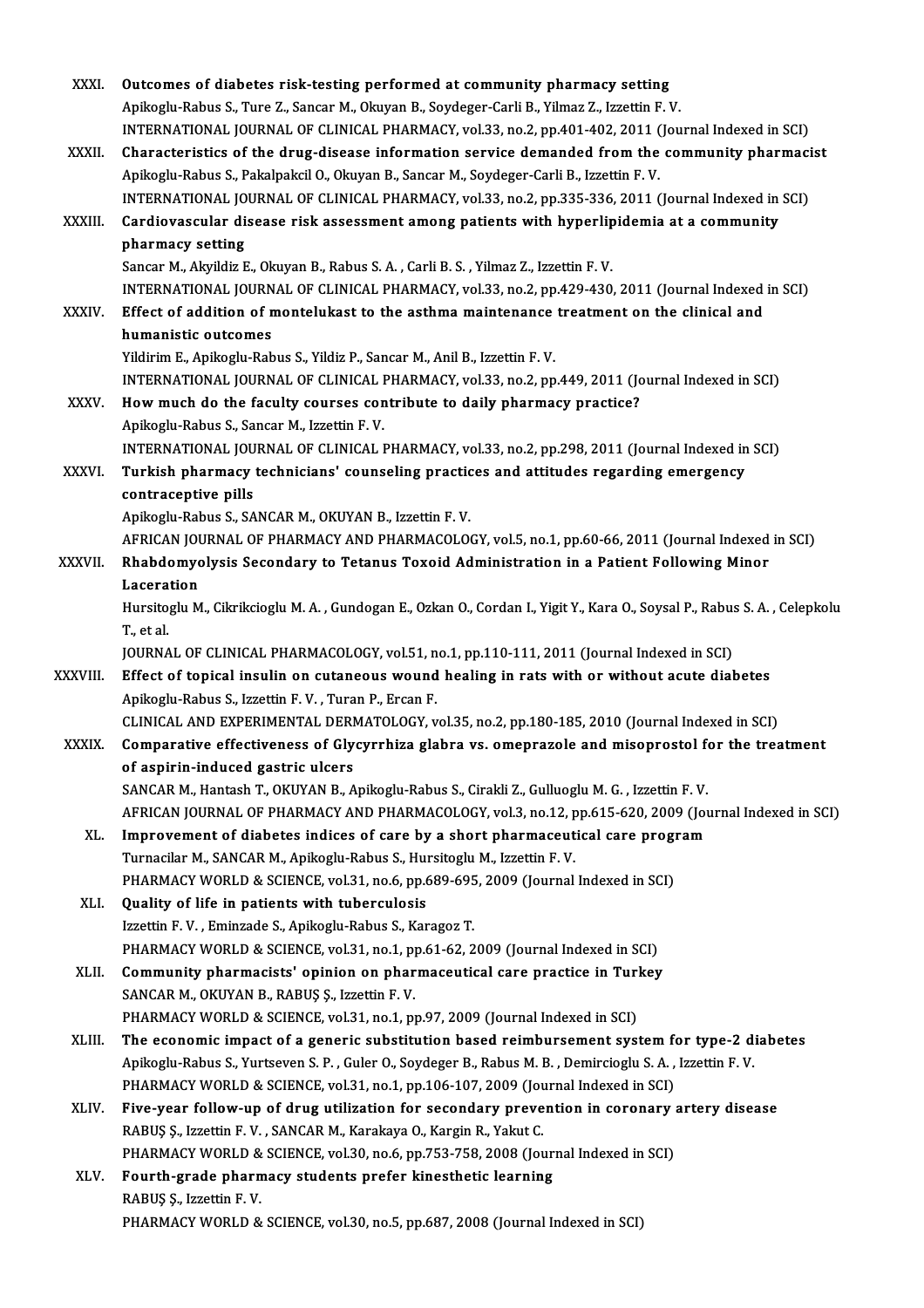| XLVI.   | Cardiovascular drugs: prescription profiles and the economic impact of a generic-based                   |
|---------|----------------------------------------------------------------------------------------------------------|
|         | reimbursement system                                                                                     |
|         | Cinemre-Solmaz N. B., Burat K., RABUS S.                                                                 |
|         | PHARMACY WORLD & SCIENCE, vol.30, no.5, pp.716-717, 2008 (Journal Indexed in SCI)                        |
| XLVII.  | Assessment of drug utilization profiles, attitudes and knowledge on "performance enhancing drugs"        |
|         | among players of the amateur football league                                                             |
|         | Ayca B, RABUŞ Ş                                                                                          |
|         | PHARMACY WORLD & SCIENCE, vol.30, no.5, pp.719, 2008 (Journal Indexed in SCI)                            |
| XLVIII. | Cardiovascular drug prescription in type 2 diabetes                                                      |
|         | Izzettin F.V., Rabus S.A., Sancar M., Gebeloglu N., Hursitoglu M.                                        |
|         | PHARMACY WORLD & SCIENCE, vol.29, no.5, pp.513-514, 2007 (Journal Indexed in SCI)                        |
| XLIX.   | Massive creatine kinase increase during quetiapine and mirtazapine treatment                             |
|         | Rabus S. A., Izzettin F. V., Rabus M. B., Bilici M.                                                      |
|         | PHARMACY WORLD & SCIENCE, vol.29, no.5, pp.460-461, 2007 (Journal Indexed in SCI)                        |
| L.      | Effect of pharmacist-led patient education on adherence to tuberculosis treatment                        |
|         | Clark P. M., Karagoz T., Apikoglu-Rabus S., Izzettin F. V.                                               |
|         | AMERICAN JOURNAL OF HEALTH-SYSTEM PHARMACY, vol.64, no.5, pp.497-506, 2007 (Journal Indexed in SCI)      |
| LI.     | The effect of exercise on urinary gamma-glutamyl transferase and protein levels of volleyball            |
|         | players                                                                                                  |
|         | Ayca B, Sener A, Rabus S. A., Oba R.                                                                     |
|         | JOURNAL OF SPORTS MEDICINE AND PHYSICAL FITNESS, vol.46, no.4, pp.623-627, 2006 (Journal Indexed in SCI) |
| LII.    | Pharmacoeconomic comparison of Helicobacter pylori eradication regimens                                  |
|         | Sancar M., Izzettin F. V., Apikoglu-Rabus S., Besisik F., Tozun N., Dulger G.                            |
|         | PHARMACY WORLD & SCIENCE, vol.28, no.4, pp.207-214, 2006 (Journal Indexed in SCI)                        |
| LIII.   | Severe creatine kinase increase during quetiapine and mirtazapine treatment                              |
|         | Rabus S., Izzettin F., Rabus M., Bilici M.                                                               |
|         | PSYCHOPHARMACOLOGY, vol.185, no.2, pp.263-264, 2006 (Journal Indexed in SCI)                             |
| LIV.    | Cost-effectiveness of thrombolytics: a simplified model                                                  |
|         | Rabus S., Izzettin F., Sancar M., Rabus M., Kirma C., Yakut C.                                           |
|         | PHARMACY WORLD & SCIENCE, vol.27, no.3, pp.243-248, 2005 (Journal Indexed in SCI)                        |
|         |                                                                                                          |

### Articles Published in Other Journals

- I. Opinion and Knowledge Towards Pharmaceutical Care Of The Pharmacists Participated in Clinical Pharmacy and Knowledge Towards Pharmaceutical Care Of The Pharmacy<br>Pharmacy and Pharmaceutical Care Continuing Education Program<br>SANGAR M. OVIIVAN R. RARIIS S. 177FTTIN E.V. Opinion and Knowledge Towards Pharmace<br>Pharmacy and Pharmaceutical Care Continu<br>SANCAR M., OKUYAN B., RABUŞ Ş., İZZETTİN F. V.<br>Turkish Journal of Pharmaceutical Sciences, vol 14 SANCAR M., OKUYAN B., RABUŞ Ş., İZZETTİN F. V.<br>Turkish Journal of Pharmaceutical Sciences, vol.10, no.2, pp.245-254, 2013 (Other Refereed National Journals)
- SANCAR M., OKUYAN B., RABUŞ Ş., İZZETTİN F. V.<br>Turkish Journal of Pharmaceutical Sciences, vol.10, no.2, pp.245-254, 2013 (Other Refereed National Journals)<br>II. Evaluation of the Effect of Fibrin Glue Prepared from Sin Turki<br><mark>Evalı</mark><br>Rats Evaluation of the Effect of Fibrin Glue Prepared from Single Done<br>Rats<br>AKSOY H., RABUŞ Ş., URAS F., SAVCI N., ALATLI C., ERSEVEN G., EMEKLİ N.<br>Hasettana University Journal of Pharmagy, np.93, 2009 (Other Pefersed N

Rats<br>AKSOY H., RABUŞ Ş., URAS F., SAVCI N., ALATLI C., ERSEVEN G., EMEKLİ N.<br>Hacettepe University Journal of Pharmacy, pp.83, 2009 (Other Refereed National Journals)

## naceuepe oniversity jour<br>Books & Book Chapters ooks & Book Ch<br>I. İlaç Güvenliği<br>İZZETTİNE V

I. İlaç Güvenliği<br>İZZETTİN F. V. , RABUŞ Ş., OKUYAN B., SANCAR M. İlaç Güvenliği<br>İZZETTİN F. V. , RABUŞ Ş., OKUYAN B., SANCAR M.<br>in: Hastane Yönetimi, Haydar Sur, Tunçay Palteki, Editor, Nobel Tıp Kitabevleri, pp.561-576, 2013<br>Tüherkülerden Kenunme İZZETTİN F. V. , RABUŞ Ş., OK<br>in: Hastane Yönetimi, Haydar<br>II. Tüberkülozdan Korunma<br>PABUS S. OKUYAN B

in: Hastane Yönetimi,<br><mark>Tüberkülozdan Ko</mark>ı<br>RABUŞ Ş., OKUYAN B.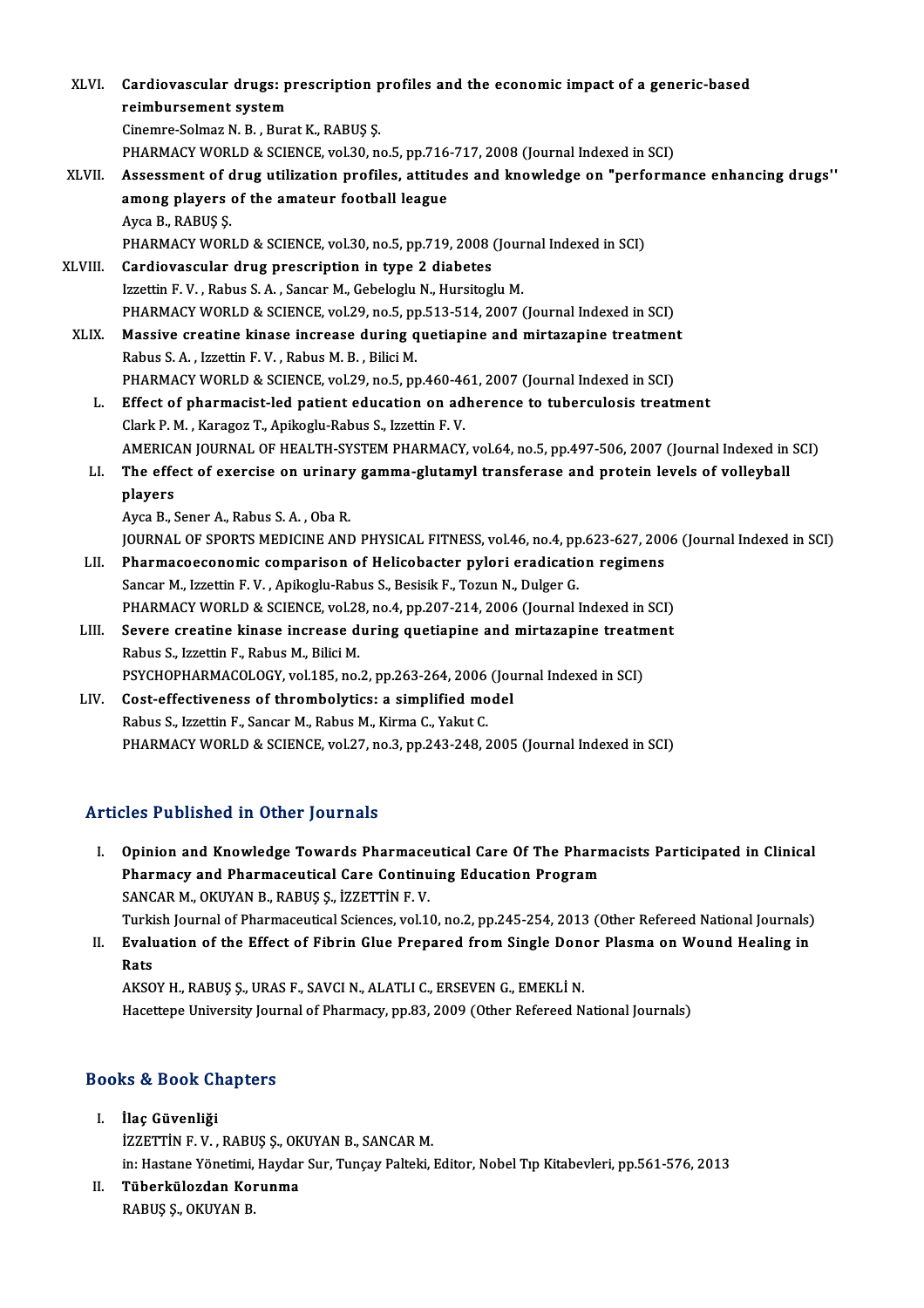in: Koruyucu Sağlık Rehberi, Yakıncı Cengiz, Yeşilada Erdem, Editor, Türk Eczacıları Birliği Eczacılık Akademisi<br>Yayınlanı nn 464,467, 2012 in: Koruyucu Sağlık Rehberi,<br>Yayınları, pp.464-467, 2012

# raymarı, pp.464-467, 2012<br>Refereed Congress / Symposium Publications in Proceedings

efereed Congress / Symposium Publications in Pro<br>I. "Diabetes Pharmacotherapy" Diyabet farmakoterapisi I. "Diabetes Pharmacotherapy" Diyabet farmakoterapisi<br>RABUS S. "Diabetes Pharmacotherapy" Diyabet farmakoterapisi<br>RABUŞ Ş.<br>Kronik Hastalıklarda Akılcı İlaç Kullanımı Çalıştayı, Klinik Eczacılık Derneği, Kütahya, Turkey, 07 February 2020 RABUŞ Ş.<br>I . Kronik Hastalıklarda Akılcı İlaç Kullanımı Çalıştayı, Klinik Eczacılık Derneği, Kütahya, Turkey, 07 February 2020<br>II. Assessment of the perceived social support and its relationship with the medication adheren Kronik Hastalıklarda Akılcı İlaç Kullar<br>Assessment of the perceived soc<br>individuals with chronic disease<br><sup>Vinou E.</sup> <sup>Hilz P. Sori H. Büyülter S. Bu</sup> II. Assessment of the perceived social support and its relationship with the medication adherence of individuals with chronic disease<br>Kinay E., Ilik B., Sari H., Büyüker S., Buyuk A., RABUŞ Ş. individuals with chronic disease<br>Kinay E., Ilik B., Sari H., Büyüker S., Buyuk A., RABUŞ Ş.<br>3rd International Public Health Congress, Antalya, Turkey, 26 - 30 November 2019<br>The impact of a pistosyam assisted diabates, soun Kinay E., Ilik B., Sari H., Büyüker S., Buyuk A., RABUŞ Ş.<br>3rd International Public Health Congress, Antalya, Turkey, 26 - 30 November 2019<br>III. The impact of a pictogram-assisted diabetes-counseling program on the outcome 3rd International P<br>The impact of a p<br>diabetic patients<br>BAPUS S Algalib A The impact of a p<br>diabetic patients<br>RABUŞ Ş., Alsalih A.<br>2nd International B. diabetic patients<br>1989 S., Alsalih A.<br>3rd International Public Health Congress, Antalya, Turkey, 26 - 30 November 2019 RABUŞ Ş., Alsalih A.<br>3rd International Public Health Congress, Antalya, Turkey, 26 - 30 November 2019<br>IV. Evaluation of medication knowledge and medication use behaviors of the patients visiting<br>community pharmacics 3rd International Public He<br>**Evaluation of medicatio**<br>community pharmacies.<br>PAPUS S. Burnk A Evaluation of mee<br>community pharr<br>RABUŞ Ş., Buyuk A.<br><sup>2rd International B</sub></sup> community pharmacies.<br>RABUŞ Ş., Buyuk A.<br>3rd International Public Health Congress, Antalya, Turkey, 26 - 30 November 2019<br>"Pharmacoutical care and systematis approach to treatment" Farmasötik i RABUŞ Ş., Buyuk A.<br>3rd International Public Health Congress, Antalya, Turkey, 26 - 30 November 2019<br>V. "Pharmaceutical care and systematic approach to treatment" Farmasötik bakım ve tedaviye 3rd International Publi<br>"Pharmaceutical care<br>sistematik yaklaşım<br>PAPUS S sistematik yaklaşım<br>RABUŞ Ş. sistematik yaklaşım<br>RABUŞ Ş.<br>Pharmetic Girişimci Eczacılar Derneği Polifarmasi ve Akılcı İlaç Kullanımı Sempozyumu, Eskişehir, Turkey, 8 - 10 RABUŞ Ş.<br>Pharmetic Girişin<br>November 2019<br>"Information se Pharmetic Girişimci Eczacılar Derneği Polifarmasi ve Akılcı İlaç Kullanımı Sempozyumu, Eskişehir, Turke<br>November 2019<br>VI. "Information sources and drug ınformation" Bilgi kaynaklarına erişim ve ilaç danışmanlığı<br>RARIIS S Novembe<br>"Informa<br>RABUŞ Ş.<br>Pharmati "Information sources and drug ınformation" Bilgi kaynaklarına erişim ve ilaç danışmanlığı<br>RABUŞ Ş.<br>Pharmetic Girişimci Eczacılar Derneği Polifarmasi ve Akılcı İlaç Kullanımı Sempozyumu, Eskişehir, Turkey, 8 - 10<br>Navember 2 RABUŞ Ş.<br>Pharmetic Girişimci Eczacılar Derneği Polifarmasi ve Akılcı İlaç Kullanımı Sempozyumu, Eskişehir, Turkey, 8 - 10<br>November 2019 VII. Mapping clinical pharmacy education in Europe. November 2019<br>**Mapping clinical pharmacy education in Europe.**<br>Moura L., Steurbaut S., Jordan von Gunten V., Addison B., RABUŞ Ş., Salvesen Blix H.<br>European Society of Clinical Pharmacy(ESCP), 49th European Symposium on Cl European Society of Clinical Pharmacy(ESCP)-48th European Symposium on Clinical Pharmacy, Ljubljana, Slovenia,<br>23 - 25 October 2019 Moura L., Steurbaut S.,<br>European Society of C.<br>23 - 25 October 2019<br>Companison of ABA European Society of Clinical Pharmacy(ESCP)-48th European Symposium on Clinical Pharmacy, Ljubljana, Slove<br>23 - 25 October 2019<br>VIII. Comparison of APACHE 2, SAPS 2, SAPS 2 Expanded and GCS scoring systems in an intensive 23 - 25 October :<br>Comparison of<br>unit in Turkey<br>Karatas Kosbarb Comparison of APACHE 2, SAPS 2, SAPS 2 Expande<br>unit in Turkey<br>Karatas Kocberber E., Kızılaslan D., Erdogan C., RABUŞ Ş.<br>European Society of Clinical Bharmacy(ESCP), 49th Euro unit in Turkey<br>Karatas Kocberber E., Kızılaslan D., Erdogan C., RABUŞ Ş.<br>European Society of Clinical Pharmacy(ESCP) - 48th European Symposium on Clinical Pharmacy, Ljubljana,<br>Slovenia, 23 - 25 October 2019 Karatas Kocberber E., Kızılaslan D., Erdogan C., RABUŞ Ş. European Society of Clinical Pharmacy(ESCP) - 48th European Symposium on Clinical Pharmacy, Ljubljana,<br>Slovenia, 23 - 25 October 2019<br>IX. "Preventive pharmacy services at community pharmacies" Serbest eczanelerde koruyucu Slovenia, 23<br>**"Preventiv"**<br>hizmetleri<br><sup>PAPUS S</sup> "Prevent<br>hizmetle<br>RABUŞ Ş.<br>İstanbul E hizmetleri<br>RABUŞ Ş.<br>İstanbul Eczacılık Buluşması, İstanbul, Turkey, 11 May 2019 RABUŞ Ş.<br>İstanbul Eczacılık Buluşması, İstanbul, Turkey, 11 May 2019<br>X. "Do weight-loss supplements really help?" Zayıflama ürünleri gerçekten etkili mi?<br>RABUS S İstanbul <mark>I</mark><br>"Do weig<br>RABUŞ Ş.<br>Kadılöy k "Do weight-loss supplements really help?" Zayıf<br>RABUŞ Ş.<br>Kadıköy Kent Konseyi, İstanbul, Turkey, 02 May 2019<br>"Clinical pharması: workshap an sase studies" v RABUŞ Ş.<br>Kadıköy Kent Konseyi, İstanbul, Turkey, 02 May 2019<br>XI. "Clinical pharmacy workshop on case studies" Klinik eczacılık atölyesi<br>RABUS S Kadıköy F<br>**"Clinical**<br>RABUŞ Ş.<br>Türk Fere "Clinical pharmacy workshop on case studies" Klinik eczacılık atölyesi<br>RABUŞ Ş.<br>Türk Eczacılar Birliği Gençlik Komisyonu 2.Ulusal Kongresi, Ankara, Turkey, 22 - 24 February 2019<br>"Worksbon on Pharmaceutical sana" farmasêtik RABUŞ Ş.<br>Türk Eczacılar Birliği Gençlik Komisyonu 2.Ulusal Kongresi, Ankara, Turk<br>XII. "Workshop on Pharmaceutical care" farmasötik bakım Çalıştayı<br>RABUŞ Ş. Türk Ecz<br>**"Worksł**<br>RABUŞ Ş.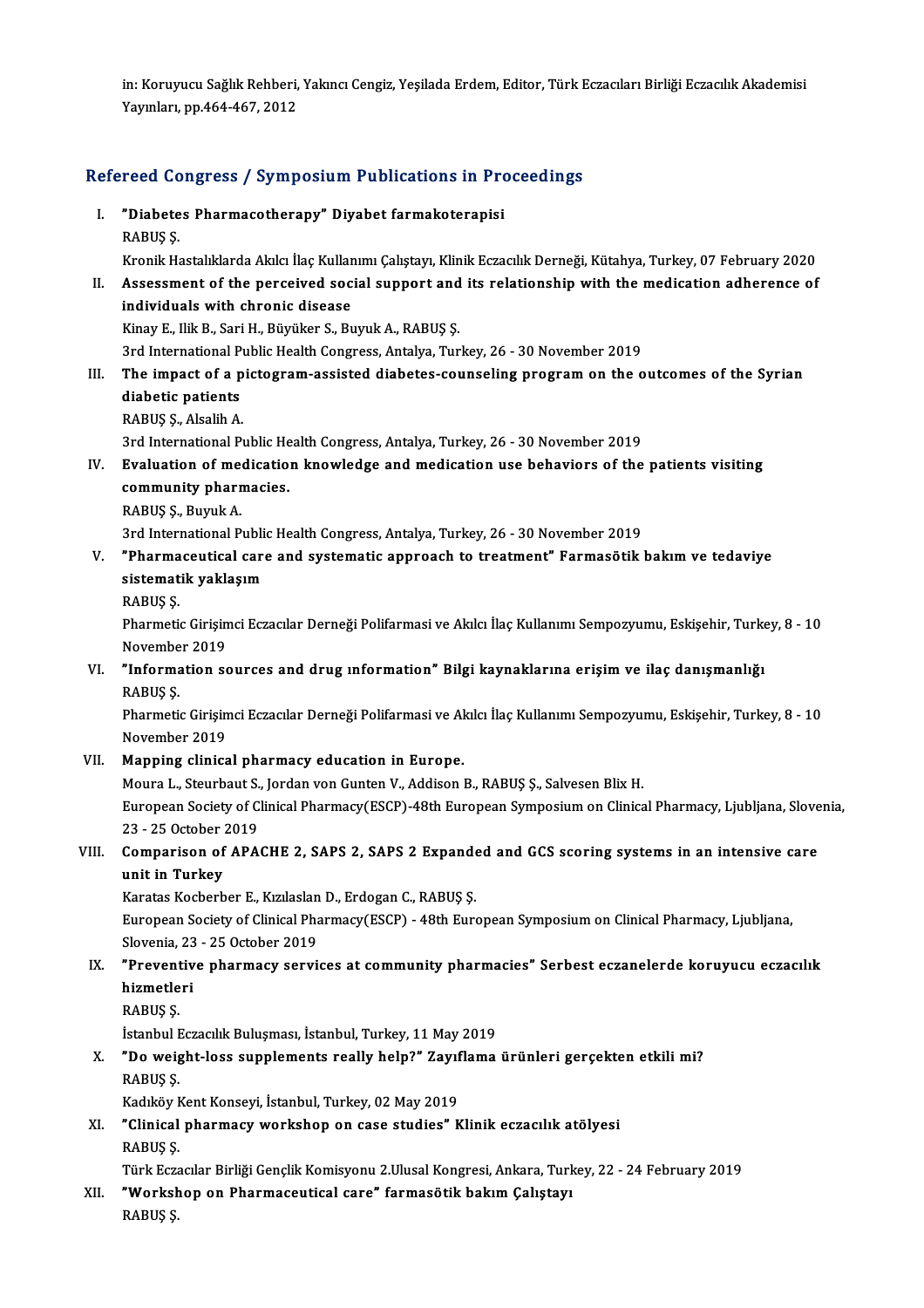Türk Eczacılar Birliği Gençlik Komisyonu 2.Ulusal Kongresi, Ankara, Turkey, 22 - 24 February 2019<br>Fyidenga Basad Madisine

|        | Türk Eczacılar Birliği Gençlik Komisyonu 2.Ulusal Kongresi, Ankara, Turkey, 22 - 24 February 2019            |
|--------|--------------------------------------------------------------------------------------------------------------|
| XIII.  | <b>Evidence-Based Medicine</b>                                                                               |
|        | RABUŞ Ş.                                                                                                     |
|        | Bukhara State Medical Institute, 01 February 2019                                                            |
| XIV.   | <b>Courses on Clinical Pharmacology</b>                                                                      |
|        | RABUŞ Ş                                                                                                      |
|        | Bukhara State Medical Institute, 28 January - 01 February 2019                                               |
| XV.    | Clinical pharmacology of drugs used to treat angina                                                          |
|        | RABUŞ Ş.                                                                                                     |
|        | Bukhara State Meical Institute, 30 January 2019                                                              |
| XVI.   | "Pharmaceutical Care" Farmasötik bakım                                                                       |
|        | RABUŞ Ş.                                                                                                     |
|        | Türkiye'de Kan Basıncı Kontrolünün İyileştirilmesi Projesi, Türk Eczacılar Birliği Rehber Eczanem Projesi,   |
|        | Hipertansiyon ve Eczacı Eğitimi, Erzincan, Turkey, 15 January 2019                                           |
| XVII.  | "Access to the right information source and rational drug use" doğru bilgi kaynağına erişim ve akılcı        |
|        | ilaç kullanımı                                                                                               |
|        | RABUŞ Ş.                                                                                                     |
|        | 2. Kapsamlı Kanser Merkezlerinde Klinik Eczacılık Sempozyumu, Ankara, Turkey, 06 December 2018               |
| XVIII. | "Metabolic Syndrome in Cancer Patients" Kanser hastalarında metabolik sendrom                                |
|        | RABUŞ Ş.                                                                                                     |
|        | 2.Kapsamlı Knaser Merkezlerinde Klinik Eczacılık Sempozyumu, Ankara, Turkey, 06 December 2018                |
| XIX.   | Economic analysis of biosimilar drugs approved in Turkey : a study covering the 2014-2017 period             |
|        | RABUŞ Ş, Arslan B                                                                                            |
|        | International IVEK Biotechnology Congress, İstanbul, Turkey, 26 - 28 November 2018                           |
| XX.    | Türkiye'de klinik eczacılık eğitiminin gelişimi: Marmara modeli"                                             |
|        | SANCAR M., RABUŞ Ş., OKUYAN B., İZZETTİN F. V., KÜÇÜKGÜZEL Ş. G.                                             |
|        | 2. Ulusal Marmara Eczacılık Kongresi, Turkey, 14 - 16 November 2018                                          |
| XXI.   | Marmara Üniversitesi'nde eczacılıkta uzmanlık eğitimi: İlk deneyimler                                        |
|        | SANCAR M., RABUŞ Ş., OKUYAN B., İZZETTİN F. V., KÜÇÜKGÜZEL Ş. G.                                             |
|        | 2. Ulusal Marmara Eczacılık Kongresi, Turkey, 14 - 16 November 2018                                          |
| XXII.  | "New Model of Pharmacy Service and Pharmacy in the Future" Yeni eczacılık hizmet modeli ve                   |
|        | geleceğin eczacılığı                                                                                         |
|        | RABUŞ Ş.                                                                                                     |
|        | 14. Türkiye Eczacılık Kongresi, Ankara, Turkey, 1 - 03 November 2018                                         |
| XXIII. | All you need to know about clinical rounds: from design to assessment.                                       |
|        | İZZETTİN F.V., RABUŞ Ş., SANCAR M.                                                                           |
|        | ESCP47th European Symposium on Clinical Pharmacy, 24 - 26 October 2018                                       |
| XXIV.  | Assessment of attitudes and practice of Turkish community pharmacy staff regarding skin problems             |
|        | using virtual patient profiles                                                                               |
|        | RABUŞ Ş., Kahya I., Serin M., Yildiz P.                                                                      |
|        | European Society of Clinical Pharmacy (ESCP) - 47th European Symposium on Clinical Pharmacy, Belfast, United |
|        | Kingdom, 24 - 26 October 2018                                                                                |
| XXV.   | Prospective study of evaluation of clinical pharmacist'xxs interventions about drug related problems         |
|        | in intensive care unit                                                                                       |
|        | RABUŞ Ş., Karatas Kocberber E.                                                                               |
|        | European Society of Clinical Pharmacy (ESCP) - 47th European Symposium on Clinical Pharmacy, Belfast, United |
|        | Kingdom, 24 - 26 October 2018                                                                                |
| XXVI.  | An economic study of a potential therapeutic interchange regarding biosimilar products                       |
|        | RABUŞ Ş., Aslan B., Cengiz K.                                                                                |
|        | European Society of Clinical Pharmacy(ESCP) - 47th European Symposium on Clinical Pharmacy, Belfast, United  |
|        | Kingdom, 24 - 26 October 2018                                                                                |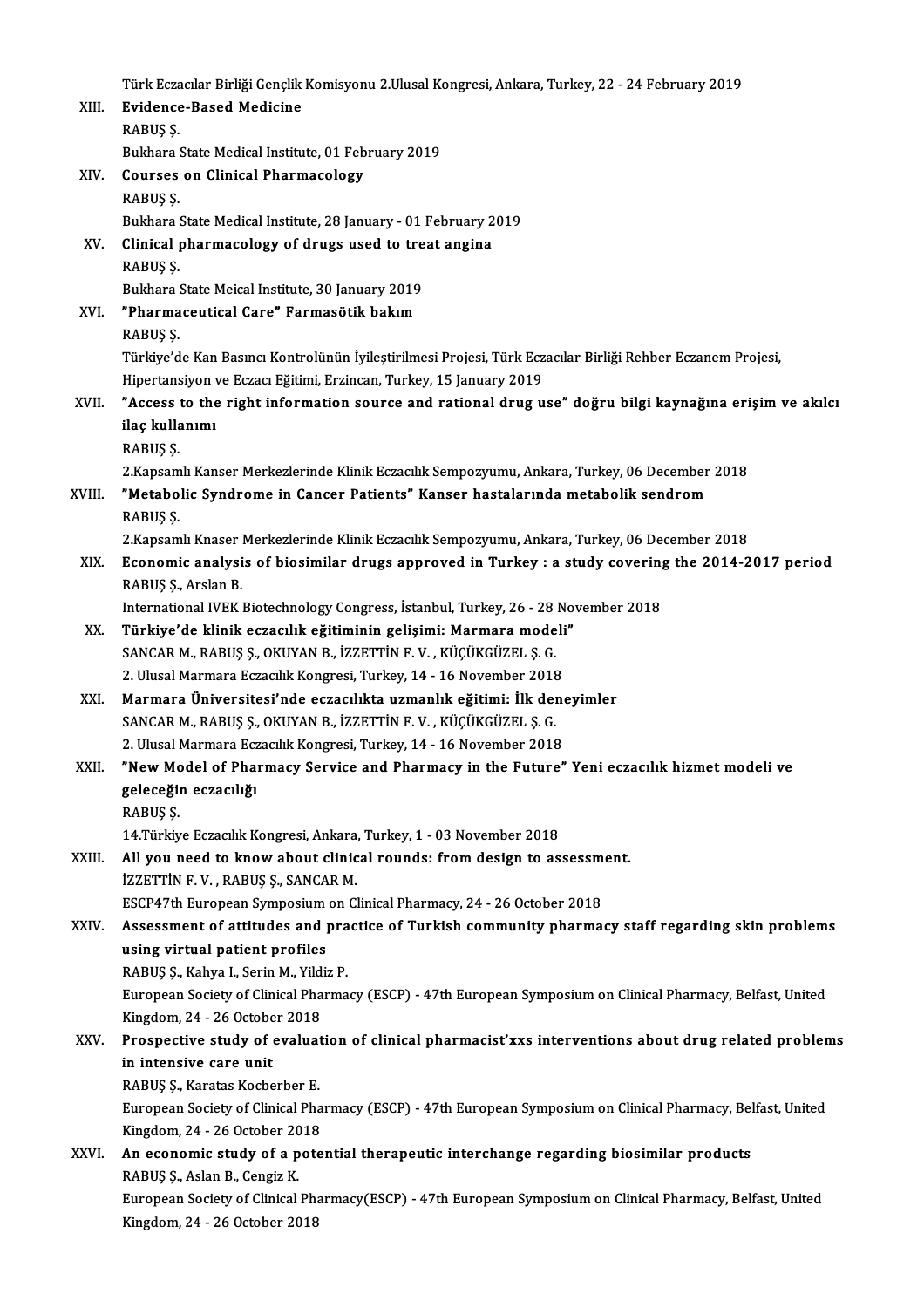| XXVII.       | Opinions of the Syrian patients about the effect of language barriers on the quality of pharmacy                                                   |
|--------------|----------------------------------------------------------------------------------------------------------------------------------------------------|
|              | services received and about the use of pictograms                                                                                                  |
|              | RABUŞ Ş., Barri R., Alsaleh A., Muhammad Umar R.                                                                                                   |
|              | European Society of Clinical Pharmacy (ESCP) - 47th European Symposium on Clinical Pharmacy, Belfast, United                                       |
|              | Kingdom, 24 - 26 October 2018                                                                                                                      |
| XXVIII.      | Panel Türkiye de klinik eczacılık ve farmasötik bakım doğru anlaşıldı mı Eğitim uygulamalar ve                                                     |
|              | araştırmalara bakış                                                                                                                                |
|              | RABUŞ Ş.                                                                                                                                           |
|              | 9. Türkiye Eczacılık Kongresi, Turkey, 13 - 16 October 2018                                                                                        |
| XXIX.        | <b>Rational Drug Use</b>                                                                                                                           |
|              | RABUŞ Ş                                                                                                                                            |
|              | 20th EPSA Summer Universty, 23 - 29 July 2018                                                                                                      |
| XXX.         | Smart Pharmacy: Guiding the Nationwide Implementation of Pharmaceutical Care Practices<br>RABUŞ Ş.                                                 |
|              | 20th EPSA Summer University, 23 - 29 July 2018                                                                                                     |
| <b>XXXI</b>  | "Clinical Reasoning at Community Pharmacies" Serbest Eczanelerde Klinik Gerekçelendirme                                                            |
|              | RABUŞ Ş.                                                                                                                                           |
|              | 1. Marmara Klinik Eczacılık Günleri, Turkey, 14 May 2018                                                                                           |
| XXXII.       | "SMART Pharmacy Program" Meslek hakkına giden yolda Türk Eczacıları Birliği Rehber Eczanem                                                         |
|              | Programı                                                                                                                                           |
|              | RABUŞ Ş.                                                                                                                                           |
|              | Medipol Üniversitesi Ulusal Algı ve Farkındalık Eczacılık Kongresi, İstanbul, Turkey, 4 - 06 May 2018                                              |
| XXXIII.      | Drug Interaction with commonly used herbal products                                                                                                |
|              | RABUŞ Ş.                                                                                                                                           |
|              | International Traditional and Complimentary Medicine Congress, İstanbul, Turkey, 19 - 22 April 2018                                                |
| <b>XXXIV</b> | "Drug Information and Sources of Information" İlaç danışmanlığı ve bilgi kaynaklarına erişim                                                       |
|              | RABUŞ Ş.<br>Hastane Eczacılığında Kanser Olguları Çalıştayı, Tekirdağ, Turkey, 10 - 11 November 2017                                               |
| <b>XXXV</b>  | Assessment of chemotherapy-related educational needs of colorectal cancer patients                                                                 |
|              | TEZCAN S., TANIR G. İ., YILMAZ H., MEMİŞ S., ŞAHİN Y., YUMUK P. F., RABUŞ Ş.                                                                       |
|              | 46th ESCP Symposium on Clinical Pharmacy Science meets practice - towards evidence-based clinical pharmacy                                         |
|              | services, Heidelberg, Germany, 9 - 11 October 2017                                                                                                 |
| XXXVI.       | SMART Pharmacy Team. Pharmacists' Opinions and Attitudes Regarding the Ongoing SMART                                                               |
|              | Pharmacy Program Guiding the Nationwide Implementation of Pharmaceutical Care Practices.                                                           |
|              | RABUŞ Ş., Çakıl E., Kaya K., Öztürk Ö., Balta E., Türker M., Özcan V., Üney A.                                                                     |
|              | 46th European Society of Clinical Pharmacy (ESCP) Annual Symposium, Heidelberg, Germany, Heidelberg,                                               |
|              | Germany, 9 - 11 October 2017                                                                                                                       |
| XXXVII.      | Medication errors facing the hospitalized cardiovascular disease patients                                                                          |
|              | Sizgen F., RABUŞ Ş., İZZETTİN F.V.<br>46th European Society of Clinical Pharmacy (ESCP) Annual Symposium, Heidelberg, Germ, Heidelberg, Germany, 9 |
|              | -11 October 2017                                                                                                                                   |
| XXXVIII.     | Drug-Related Problems Identified in Hospitalized Cancer Patients                                                                                   |
|              | Muhammad Umar R., YUMUK P. F., RABUŞ Ş.                                                                                                            |
|              | 46th European Society of Clinical Pharmacy (ESCP) AnnualSymposium, Heidelberg, Germany, 9 - 11 October 2017                                        |
| <b>XXXIX</b> | Drug-drug interactions among hospitalized cancer patients.                                                                                         |
|              | Muhammad Umar R., YUMUK P. F., RABUŞ Ş.                                                                                                            |
|              | 46th European Society of Clinical Pharmacy (ESCP) Annual Symposium, Heidelberg, Germany., 9 - 11 October 2017                                      |
| XL.          | SMART Pharmacy Program: Guiding The Nationwide Implementation of Pharmaceutical Care                                                               |
|              | Practices - Preliminary Results of the Asthma/COPD Module.                                                                                         |
|              | RABUŞ Ş., Ozcan V., Balta E., Turker M., Üney A.                                                                                                   |
|              | 46th European Society ofClinical Pharmacy (ESCP) Annual Symposium, Heidelberg, Germany, Heidelberg,                                                |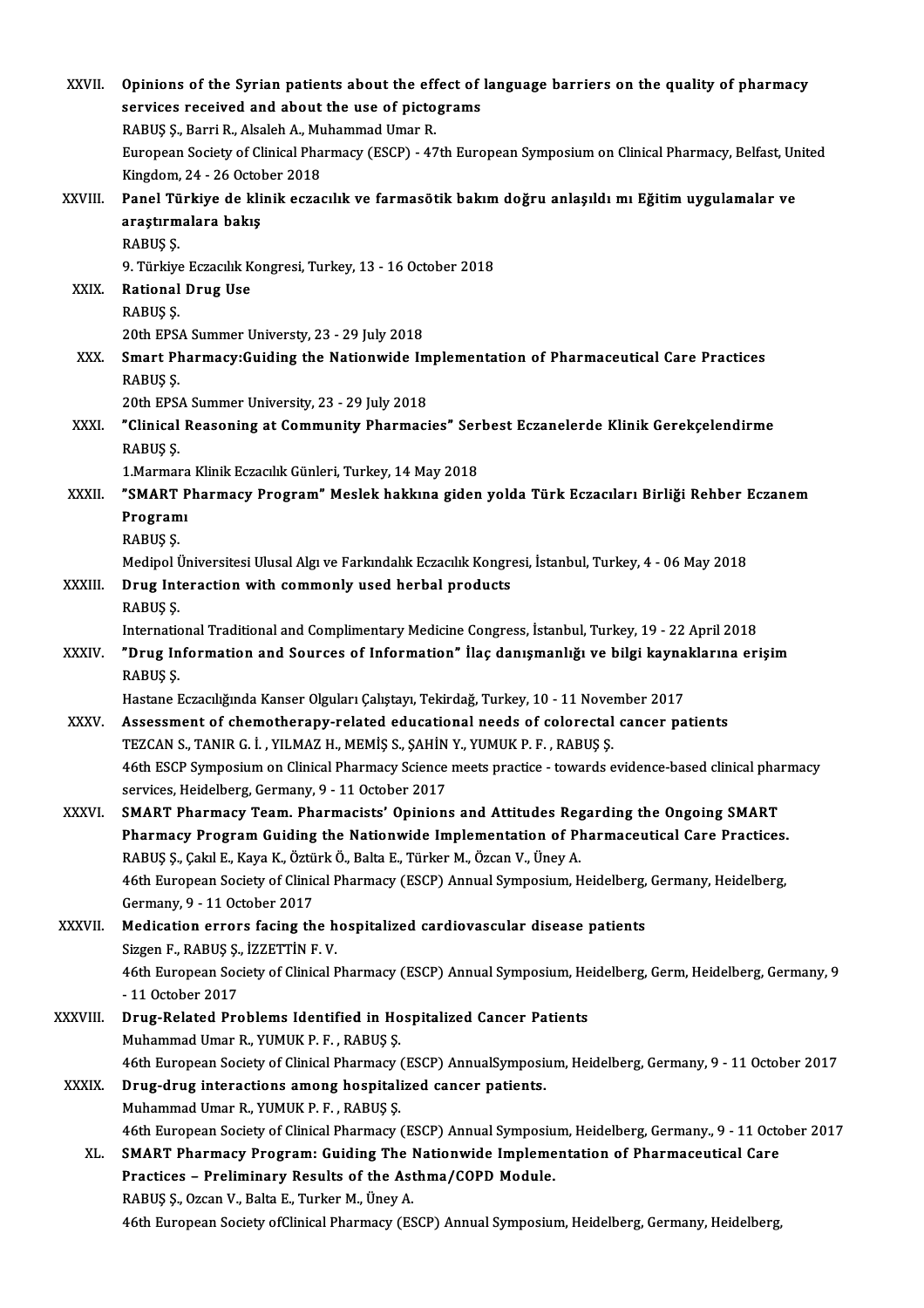|         | Germany, 9 - 11 October 2017                                                                                                         |
|---------|--------------------------------------------------------------------------------------------------------------------------------------|
| XLI.    | Doğru bilgi kaynağına erişim ve akılcı ilaç kullanımı,                                                                               |
|         | RABUŞ Ş.                                                                                                                             |
|         | Pharmaclass Serbest Eczacılar için Hasta-Odaklı Yaz Okulu, Bodrum, Turkey, 18 - 21 May 2017                                          |
| XLII.   | Hasta izlemi ve klinik uygulama becerileri interaktif atölye çalışması,                                                              |
|         | İZZETTİN F.V., SANCAR M., RABUŞ Ş., OKUYAN B.                                                                                        |
|         | Pharmaclass Serbest Eczacılar için Hasta-Odaklı Yaz Okulu, Bodrum, Turkey, 18 - 21 May 2017                                          |
| XLIII.  | "SMART Pharmacy Program" SMART Eczane Programi                                                                                       |
|         | RABUŞ Ş.                                                                                                                             |
|         | Ekafarma Eczacılık Zirvesi,İstanbul Üniversitesi Eczacılık Fakültesi, İstanbul, Turkey, 08 May 2017                                  |
| XLIV.   | Kronik Hastalıklarda Eczacı Danışmanlığı                                                                                             |
|         | RABUŞ Ş.                                                                                                                             |
|         | 3. Uluslararası İlaç ve Eczacılık Kongresi, 26 - 29 April 2017                                                                       |
| XLV.    | SMART Eczane Programı: Eczaneler Değişiyor, Toplum Sağlığı Gelişiyor!                                                                |
|         | Üney A., RABUŞ Ş., Balta E., Türker M., Özcan V.                                                                                     |
|         | 3. Uluslararası İlaç Ve Eczacılık Kongresi, İstanbul, Türkiye., 26 - 29 April 2017                                                   |
| XLVI.   | Smart Eczane Projesi Samsun Bölge Uygulamaları.<br>Öztürk Ö., Üney A., Bulut P., Saral A., Sakoğlu E., Turgut Ç., Ersan E., RABUŞ Ş. |
|         | 3. Uluslararası İlaç Ve Eczacılık Kongresi, İstanbul, Türkiye., İstanbul, Turkey, 26 - 29 April 2017                                 |
| XLVII.  | Smart Eczane Programı 29. Bölge Manisa Eczacı Odası Uygulaması.                                                                      |
|         | Kaya K., Arslan C., Öncü Ağar H., Üney A., RABUŞ Ş.                                                                                  |
|         | 3. Uluslararası İlaç Ve Eczacılık Kongresi, İstanbul, Türkiye., İstanbul, Turkey, 26 - 29 April 2017                                 |
| XLVIII. | Smart Eczane Programı Antalya Eczacı Odası Uygulaması.                                                                               |
|         | Çakıl E., Karadağ A., Biçer V., Göl T., Üney A., RABUŞ Ş.                                                                            |
|         | 3. Uluslararası İlaç Ve Eczacılık Kongresi, İstanbul, Türkiye., 26 - 29 April 2017                                                   |
| XLIX.   | "Type 2 Diabetes in Children and adolescents" Çocuklarda ve Adölesanlarda tip 2 diyabet<br>RABUŞ Ş.                                  |
|         | Ulusal Klinik Eczacılık ve Farmasötik Bakım Kongresi, Antalya, Turkey, 9 - 12 February 2017                                          |
| L.      | "Workshop: Technical Skills in Pharmacy Practice(insulin injection, inhaler use, glucometer use,                                     |
|         | blood pressure measurements, etc)" Eczacılık uygulamalarında teknik beceriler (insülin enjeksiyonu,                                  |
|         | inhaler kullanımı, KB ölçümü, glukometre kullanımı,vb)                                                                               |
|         | RABUŞ Ş., Tanır G. İ.                                                                                                                |
|         | Ulusal Klinik Eczacılık ve Farmasötik Bakım Kongresi, Antalya, Turkey, 9 - 12 February 2017                                          |
| LI.     | "Panel: Clinical Pharmacy Practices" Panel: klinik eczacılık uygulamalarında neredeyiz?-2:                                           |
|         | Uygulamaların içinden                                                                                                                |
|         | RABUŞ Ş.                                                                                                                             |
|         | Ulusal Klinik Eczacılık ve Farmasötik Bakım Kongresi, Antalya, Turkey, 9 - 12 February 2017                                          |
| LII.    | "Clinical pharmacy practice in chronic disease management" Kronik hastalıklarda klinik eczacılık<br>uygulamaları                     |
|         | RABUŞ Ş.                                                                                                                             |
|         | 13. Türkiye Eczacılık Kongresi, İstanbul, Turkey, 21 - 24 December 2016                                                              |
| LIII.   | Type 2 diabetes risk assessment program for children and adolescents at the community pharmacy                                       |
|         | setting                                                                                                                              |
|         | RABUŞ Ş., KARATAŞ KOÇBERBER E., İZZETTİN F. V.                                                                                       |
|         | 45th European Society of Clinical Pharmacy (ESCP) Annual Symposium, Oslo, Norway, 5 - 07 October 2016                                |
| LIV.    | Drug drug interactions identified for cardiac transplant recipients                                                                  |
|         | RABUŞ Ş., RABUŞ M. B., ÖZKAN Ö., ŞAHİN Y., İZZETTİN F. V.                                                                            |
|         | 45th European Society of Clinical Pharmacy (ESCP) Annual Symposium, Oslo, Norway, 5 - 07 October 2016                                |
| LV.     | Type 2 diabetes in children and adolescents                                                                                          |
|         | RABUŞ Ş.                                                                                                                             |
|         | 45th European Society of Clinical Pharmacy (ESCP) Annual Symposium, Oslo, Norway, 5 - 07 October 2016                                |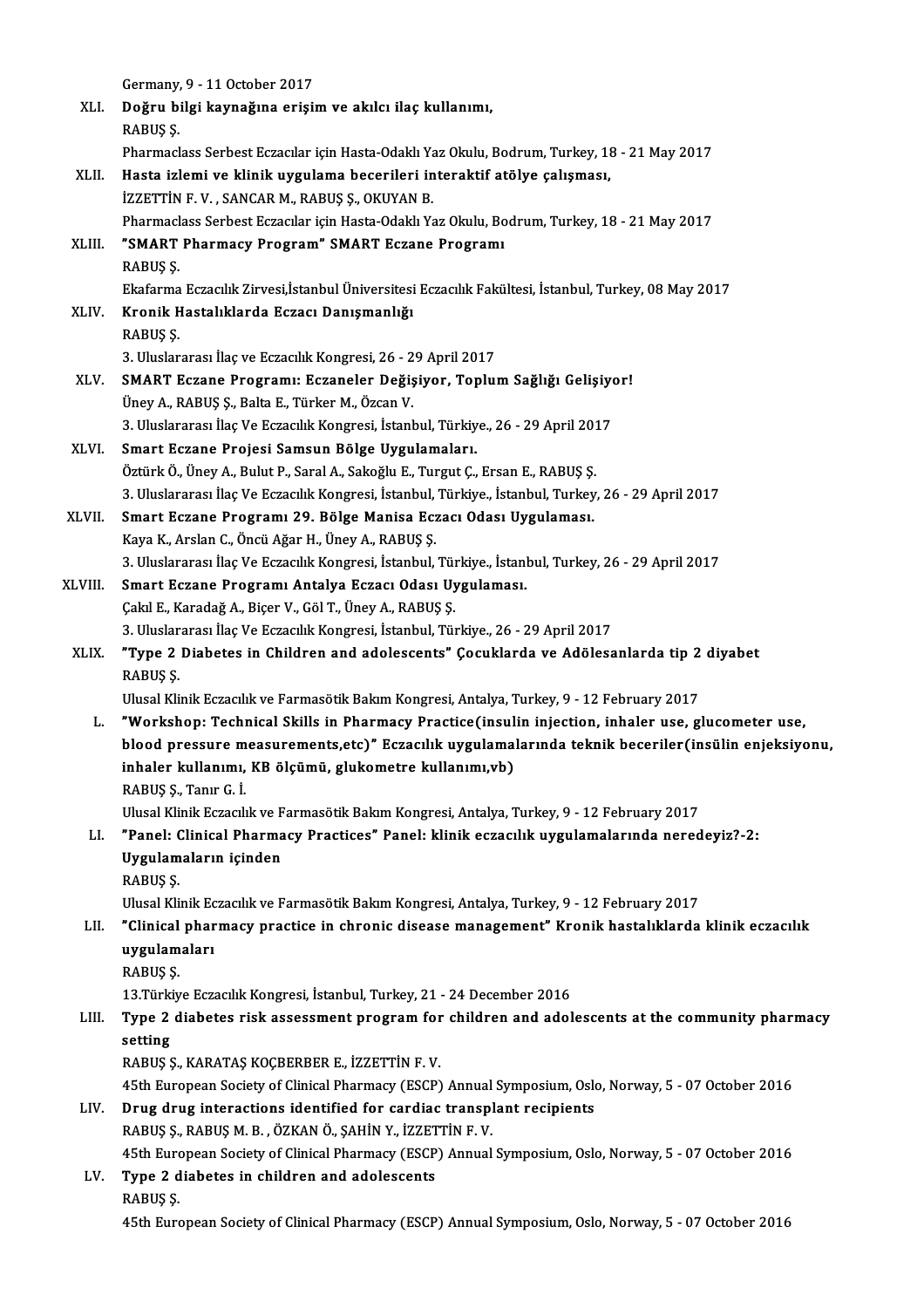| LVI.    | Clinical Pharmacists and Clinical Pharmacologists Colleagues or Opponents                                                             |
|---------|---------------------------------------------------------------------------------------------------------------------------------------|
|         | RABUŞ Ş., KOLUMAN F                                                                                                                   |
|         | 45th European Society of Clinical Pharmacy (ESCP) Annual Symposium, Oslo, Norway, 5 - 07 October 2016                                 |
| LVII.   | Impact of Patient Education on Glycemic Control Medication Knowledge Level and Medication                                             |
|         | Adherence of Patients with Type 2 Diabetes                                                                                            |
|         | RABUŞ Ş., şero m., OKUYAN B., İZZETTİN F.V.                                                                                           |
|         | 45th European Society of Clinical Pharmacy (ESCP) Annual Symposium, 5 - 07 October 2016                                               |
| LVIII.  | Impact of a pharmaceutical care program on glycemic control medication knowledge and medication                                       |
|         | adherence levels of type 2 diabetic patients residing at a nursing home<br>sağlam n., RABUŞ Ş., OKUYAN B., İZZETTİN F.V., yıldırım n. |
|         | 45th European Society of Clinical Pharmacy (ESCP) Annual Symposium, 5 - 07 October 2016                                               |
| LIX.    | "Rational drug use at community pharmacy" Serbest eczanede akılcı ilaç kullanımı                                                      |
|         | RABUŞ Ş.                                                                                                                              |
|         | Pharmaclass Serbest Eczacılar için Hasta-Odaklı Yaz Okulu-2, Antalya, Turkey, 26 - 29 May 2016                                        |
| LX.     | "Clinical pharmacy: resurrection" Klinik eczacılık: Diriliş                                                                           |
|         | RABUŞ Ş.                                                                                                                              |
|         | Pharmankara-Ankara Üniversitesi Öğrenci Kongresi, Ankara, Turkey, 29 - 30 April 2016                                                  |
| LXI.    | "Patient-focused services at the community pharmacies and rational drug use" Eczanelerde hasta                                        |
|         | odaklı hizmetler ve akılcı ilaç kullanımı<br>RABUŞ Ş.                                                                                 |
|         | Pharmaclass Seerbest Eczaneler için Hasta-Odaklı Yaz Okulu, Bodrum, Muğla, Turkey, 3 - 06 September 2015                              |
| LXII.   | "Pharmacist's role in diabetes management" Diyabet tedavisinde eczacının rolü/ Diyabet ve                                             |
|         | hipertansiyonda eczacının rolü                                                                                                        |
|         | RABUŞ Ş.                                                                                                                              |
|         | Pharmaclass Serbest Eczacılar için Hasta-Odaklı Yaz Okulu,Bodrum, Muğla, Turkey, 3 - 06 September 2015                                |
| LXIII.  | "Pharmacist's role in rational drug use" akılcı ilaç kullanımı ve eczacının rolü                                                      |
|         | RABUŞ Ş.                                                                                                                              |
|         | Hatay Eczacı Odası, Hatay, Turkey, 09 July 2015                                                                                       |
| LXIV.   | "what do we know for food-drug interactions?" Gida ilaç etkileşimleri hakkında ne biliyoruz?<br>RABUŞ Ş.                              |
|         | 2. İstanbul Eczacılık Kongresi, İstanbul, Turkey, 22 - 24 May 2015                                                                    |
| LXV.    | "Pharmacist role in cardiometabolic disease management" Kardiyometabolik hastalık yönetiminde                                         |
|         | eczacının rolü/ Kronik hastalarda eczacı desteği ve eczacının danışmanlık yönü                                                        |
|         | RABUŞ Ş.                                                                                                                              |
|         | İVEK Uluslararası İlaç ve Eczacılık Kongresi, İstanbul, Turkey, 28 - 30 November 2014                                                 |
| LXVI.   | "Drug information service at community pharmacy?" Eczanede klinik eczacılık hizmetleri-İlaç                                           |
|         | danışmanlık hizmetini nasıl verebiliriz?                                                                                              |
|         | RABUŞ Ş.<br>12. Türkiye Eczacılık Kongresi, Ankara, Turkey, 25 - 27 September 2014                                                    |
| LXVII.  | Clinical pharmacist counseling in cardiometabolic diseases                                                                            |
|         | RABUŞ Ş.                                                                                                                              |
|         | 4th International Meeting on PharmacyPharmaceutical Sciences(IMPPS-4), İstanbul, Turkey, 18 - 21 September                            |
|         | 2014                                                                                                                                  |
| LXVIII. | Mitral ring annuloplasty in a patient with idiopathic thrombocytopenic purpura successfully                                           |
|         | managed with corticosteroids                                                                                                          |
|         | RABUŞ M. B., RABUŞ Ş., Songur M., Yerlikhan O., Zeybek R.                                                                             |
|         | 4th International Meeting on Pharmacy Pharmaceutical Sciences (IMPPS-4), İstanbul, Turkey, 18 - 21 September                          |
| LXIX.   | 2014<br>Assessment of the effects of quince seed mucilage and wheat germ oil on wound healing in rats                                 |
|         | Atalay C., RABUŞ Ş., İZZETTİN F.V.                                                                                                    |
|         | 4th International Meeting on Pharmacy Pharmaceutical Sciences (IMPPS-4), İstanbul, Turkey, 18 - 21 September                          |
|         |                                                                                                                                       |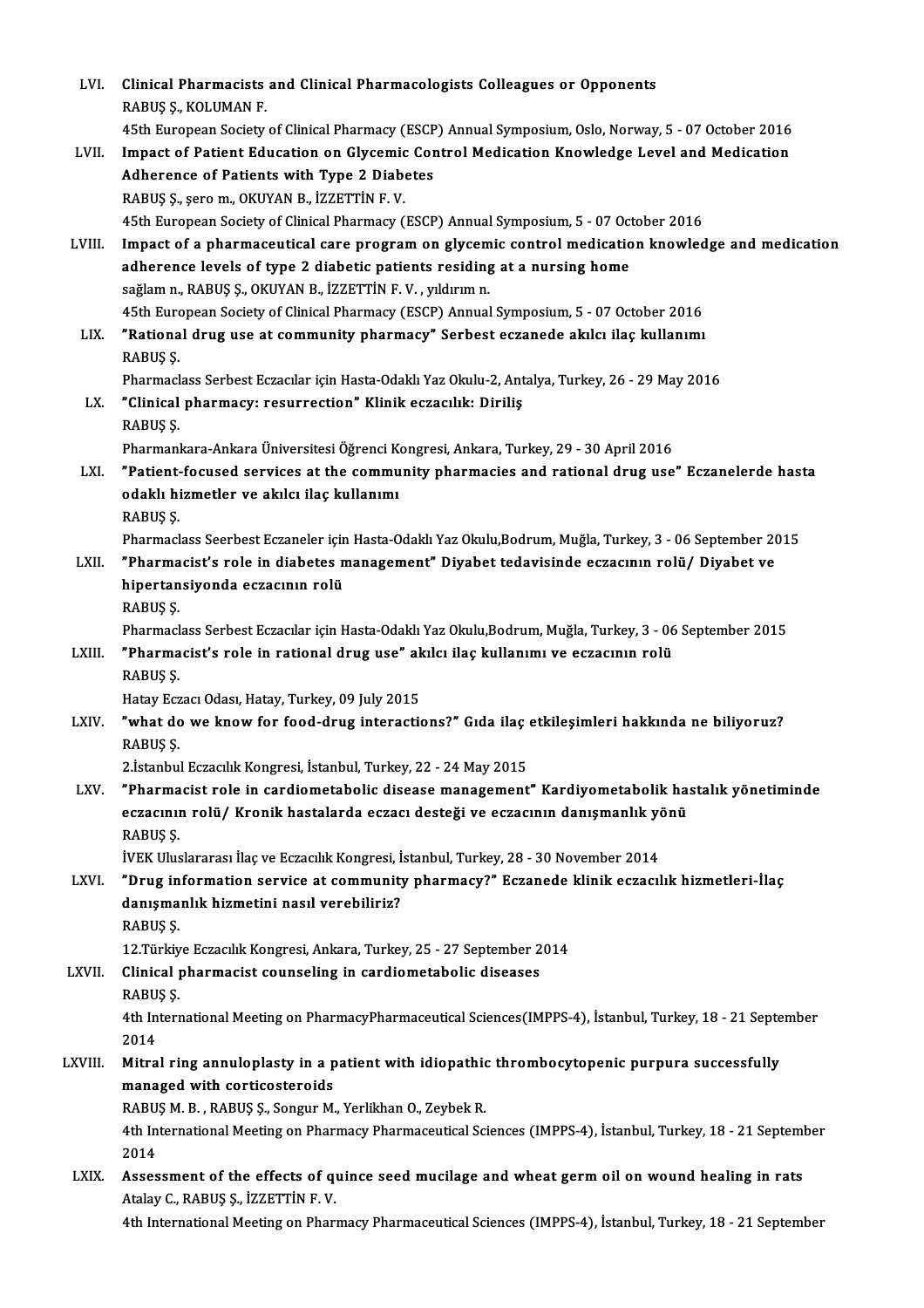|              | 2014                                                                                                                              |
|--------------|-----------------------------------------------------------------------------------------------------------------------------------|
| LXX.         | Classification for drug-related problems: Turkish translation and adaptation of the PCNE-DRP                                      |
|              | classification (6.2)<br>RABUŞ Ş., Yeşilyaprak G.                                                                                  |
|              | 4th International Meeting on Pharmacy Pharmaceutical Sciences (IMPPS-4), İstanbul, Turkey, 18 - 21 September                      |
|              | 2014                                                                                                                              |
| LXXI.        | Development and validation of the Turkish Diabetes-Spesific quality of life scale                                                 |
|              | RABUȘ Ș., Yazici D., Hursitoglu M., Mete F., Demirtunc R., İZZETTİN F.V.                                                          |
|              | 4th International Meeting on Pharmacy Pharmaceutical Sciences (IMPPS-4), İstanbul, Turkey, 18 - 21 September                      |
|              | 2014                                                                                                                              |
| <b>LXXII</b> | A model program for obesity prevention and control in community pharmacy                                                          |
|              | RABUŞ Ş., Gultekin G., İZZETTİN F. V.                                                                                             |
|              | 4th International Meeting on Pharmacy pharmaceutical Sciences (IMPPS-4), İstanbul, Turkey, 18 - 21 September                      |
|              | 2014                                                                                                                              |
| LXXIII.      | Assessment of and interventions to solve drug related problems in patients with asthma and chronic                                |
|              | obstructive pulmonary disease (COPD) that is not fully controlled<br>Yeşilyaprak G., RABUŞ Ş., İZZETTİN F.V.                      |
|              | 4 th International Meeting on Pharmacy Pharmaceutical Sciences (IMPSS-4), İstanbul, Turkey, 18 - 21 September                     |
|              | 2014                                                                                                                              |
| <b>LXXIV</b> | Clinical pharmacotherapy education by problem-based learningin clinical pharmacy courses                                          |
|              | RABUŞ Ş.                                                                                                                          |
|              | 4th International Meeting on Pharmacy Pharmaceutical Sciences (IMPPS-4), İstanbul, Turkey, 18 - 21 September                      |
|              | 2014                                                                                                                              |
| <b>LXXV</b>  | Tacrolimus induced encephalopathy in a heart transplant recipient in the absence of overdose                                      |
|              | RABUŞ M. B., Atasoy B., RABUŞ Ş., Cayhan B., Fedakar A., Balkanay M.                                                              |
|              | 8th International Congress of Update in Cardiology and Cardiovascular Surgery (UCCVS), Antalya, Turkey, 1 - 04                    |
|              | March 2012                                                                                                                        |
| <b>LXXVI</b> | Klinik Eczacılık ve Farmasötik Bakım<br>RABUŞ Ş                                                                                   |
|              | Yeditepe Yedikonu Öğrenci Kongresi, İstanbul, Turkey, 14 - 16 October 2011                                                        |
| LXXVII.      | Cut off point of waist circumference for the diagnosis of metabolic syndrome in Turkish population                                |
|              | Hursitoglu M., Tukek T., Cikrikcioglu M., Yigit Y., Cakirca M., Zeren G., RABUŞ Ş., Kara O., Cordan I., Yetmis M., et al.         |
|              | 10th Congress of the European Federation of Internal Medicine, Athens, Greece, 5 - 08 October 2011                                |
| LXXVIII.     | Outcomes of diabetes risk testing performed at community pharmacy setting                                                         |
|              | RABUS S., TURE Z., SANCAR M., OKUYAN B., SOYDEGER CARLI B., YILMAZ Z., İZZETTİN F.V.                                              |
|              | 39th European Symposium on Clinical Pharmacy: Clinical Pharmacy at the Front Line of Innovations, 21 - 23                         |
|              | October 2010, vol.33                                                                                                              |
| <b>LXXIX</b> | Characteristics of the drug disease information service demanded from the community pharmacist                                    |
|              | RABUŞ Ş., PAKALPAKCİL O., OKUYAN B., SANCAR M., SOYDEGER CARLI B., İZZETTİN F. V.                                                 |
|              | 39th European Symposium on Clinical Pharmacy: Clinical Pharmacy at the Front Line of Innovations, 21 - 23<br>October 2010, vol 33 |
| <b>LXXX</b>  | Effect of addition of montelukast to the asthma maintenance treatment on the clinical and                                         |
|              | humanistic outcomes                                                                                                               |
|              | YILDIRIM E, RABUŞ Ş., Yildiz P., SANCAR M., ANIL B., İZZETTİN F. V.                                                               |
|              | Proceedings: 39th European Symposium on Clinical Pharmacy Lyon, France, 21-23 October 2010., Lyon, France,                        |
|              | 21 - 23 October 2010                                                                                                              |
| <b>LXXXI</b> | Determination of knowledge and attitude of self care among patients with hypertension                                             |
|              | OKUYAN B., GÜLEŞ M., SANCAR M., RABUŞ Ş., SOYDEĞER CARLI B., İZZETTİN F. V.                                                       |
|              | 39th European Symposium on Clinical Pharmacy: Clinical Pharmacy at the Front Line of Innovations, 21 - 23                         |
| i vvvii      | October 2010, vol.33<br>How much do the feculty counses contribute to deily phormecy prostice                                     |
|              |                                                                                                                                   |

LXXXII. How much do the faculty courses contribute to daily pharmacy practice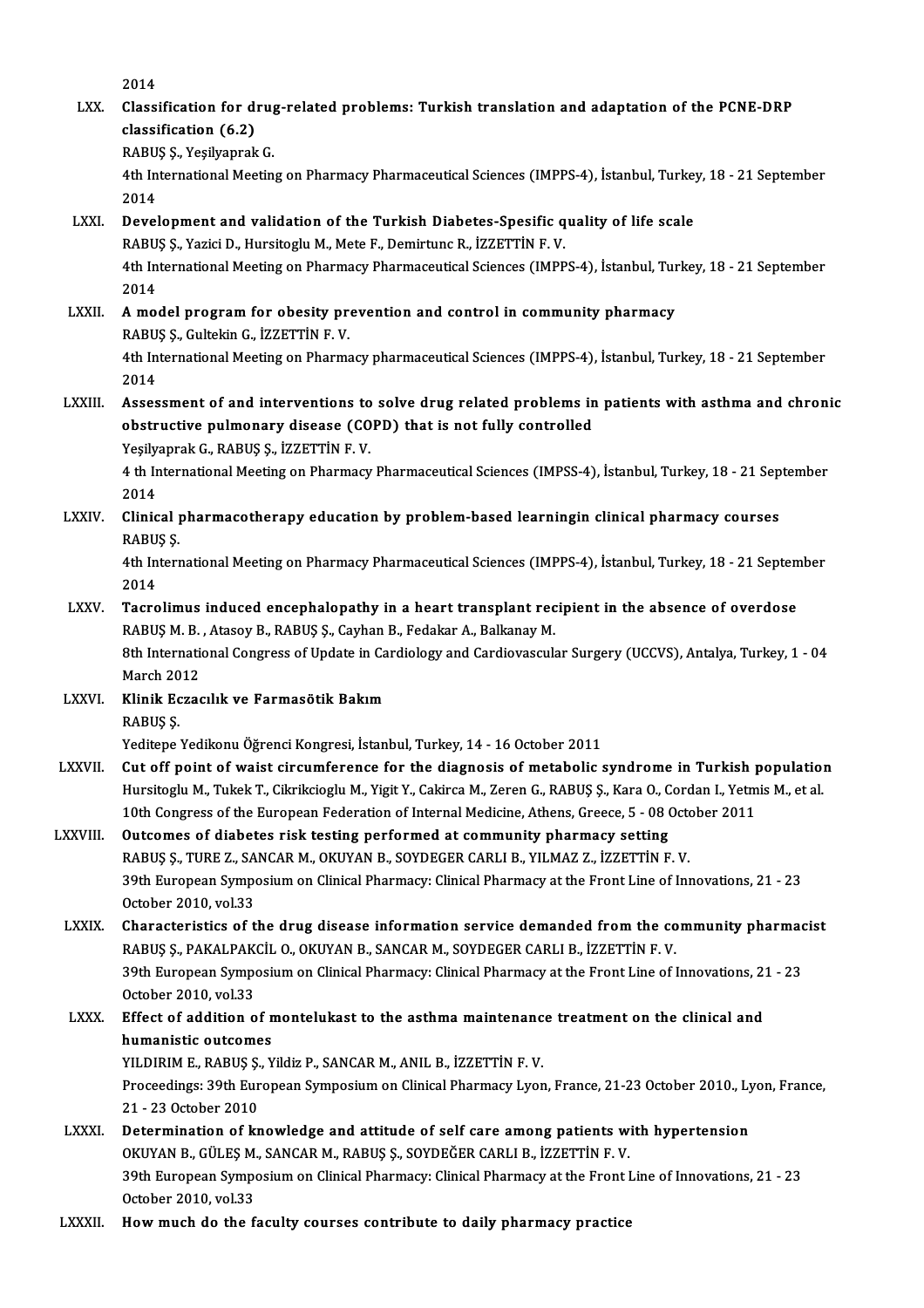RABUŞ Ş., SANCAR M., İZZETTİN F. V.<br>Presesdingsı 20th European Sumpes

RABUŞ Ş., SANCAR M., İZZETTİN F. V.<br>Proceedings: 39th European Symposium on Clinical Pharmacy Lyon, France, 21-23 October 2010., Lyon, France, RABUŞ Ş., SANCAR M.,<br>Proceedings: 39th Eur<br>21 - 23 October 2010<br>Candiousesular dise Proceedings: 39th European Symposium on Clinical Pharmacy Lyon, France, 21-23 October 2010., Lyon, I<br>21 - 23 October 2010<br>LXXXIII. Cardiovascular disease risk assessment among patients with hyperlipidemia at a community<br>nh 21 - 23 October 2010

| <b>LXXXIII</b>  | Cardiovascular disease risk assessment among patients with hyperlipidemia at a community                                                                                |
|-----------------|-------------------------------------------------------------------------------------------------------------------------------------------------------------------------|
|                 | pharmacy setting                                                                                                                                                        |
|                 | SANCAR M., AKYILDIZ E., OKUYAN B., RABUŞ Ş., SOYDEĞER CARLI B., YILMAZ Z., İZZETTİN F. V.                                                                               |
|                 | 39th European Symposium on Clinical Pharmacy: Clinical Pharmacy at the Front Line of Innovations, 21 - 23                                                               |
|                 | October 2010, vol.33                                                                                                                                                    |
| <b>LXXXIV</b>   | Dicle Üniversitesi Tıp Fakültesi Hastanesi nde tedavi gören diyabet hastalarının farmasötik bakım                                                                       |
|                 | ihtiyaçlarının belirlenmesi                                                                                                                                             |
|                 | ÇİÇEK M., SANCAR M., RABUŞ Ş., OKUYAN B., GÖKALP D., İZZETTİN F. V.                                                                                                     |
|                 | 10. Türkiye Eczacılık Kongresi, Turkey, 30 September - 03 October 2010                                                                                                  |
| <b>LXXXV</b>    | Turkish certified pharmacy technicians counseling practices and attitudes regarding emergency                                                                           |
|                 | contraceptive pills                                                                                                                                                     |
|                 | RABUŞ Ş., SANCAR M., OKUYAN B., İZZETTİN F.V.                                                                                                                           |
|                 | Third International Meeting on Pharmacy & Pharmaceutical Sciences (IMPPS-3), 9 - 12 June 2010                                                                           |
| LXXXVI.         | Evaluation of dietary supplement consumption at community pharmacy setting                                                                                              |
|                 | OKUYAN B., KAYA E., SANCAR M., RABUŞ Ş., SOYDEĞER CARLI B., İZZETTİN F.V.                                                                                               |
|                 | Third International Meeting on Pharmacy & Pharmaceutical Sciences (IMPPS-3), 9 - 12 June 2010                                                                           |
| <b>LXXXVII.</b> | Perceived job satisfaction of Turkish pharmacists                                                                                                                       |
|                 | RABUŞ Ş., KONCAGÜL M. İ., OKUYAN B., SOYDEĞER CARLI B., İZZETTİN F. V.                                                                                                  |
|                 | Third International Meeting on Pharmacy & Pharmaceutical Sciences (IMPPS-3), 9 - 12 June 2010                                                                           |
| LXXXVIII.       | Assessment of the 5th grade pharmacy students opinions on the first time held pharmacy practice I                                                                       |
|                 | course of the second cycle                                                                                                                                              |
|                 | SOYDEĞER CARLI B., OKUYAN B., RABUŞ Ş., SANCAR M., İZZETTİN F. V.                                                                                                       |
|                 | Third International Meeting on Pharmacy & Pharmaceutical Sciences (IMPPS-3), 9 - 12 June 2010                                                                           |
| LXXXIX.         | The biochemical assessment of the effectsof Nigella sativa oil on cutaneous wound healing in rats                                                                       |
|                 | AKSOY H. Z., RABUŞ Ş., SANCAR M., OKUYAN B., URAS F., İZZETTİN F. V.                                                                                                    |
|                 | Third International Meeting on Pharmacy and Pharmaceutical Sciences Istanbul Turkey 2010, 09 June 2010                                                                  |
| XC.             | Workshop on pharmaceutical care in diabetes                                                                                                                             |
|                 | İZZETTİN F.V., SANCAR M., RABUŞ Ş., OKUYAN B.                                                                                                                           |
|                 | Third International Meeting on Pharmacy & Pharmaceutical Sciences (IMPPS-3), 9 - 12 June 2010                                                                           |
| XCI.            | The biochemical assessment of the effects of Nigella sativa oil on cutaneous wound healing in rats<br>AKSOY H., RABUŞ Ş., SANCAR M., OKUYAN B., URAS F., İZZETTİN F. V. |
|                 | Third International Meeting on Pharmacy & Pharmaceutical Sciences (IMPPS-3), 9 - 12 June 2010                                                                           |
| XCII.           | Discrepancy between university education and daily pharmacy practice in Turkey                                                                                          |
|                 | RABUŞ Ş.                                                                                                                                                                |
|                 | 5th European Meeting of Women Pharmacists, Leipzig, Germany, 4 - 06 September 2009                                                                                      |
| XCIII.          | Assessment of a Clinical Pharmacy Continuing Education Program in Turkey                                                                                                |
|                 | SANCAR M., OKUYAN B., RABUŞ Ş., SOYDEĞER B., İZZETTİN F. V.                                                                                                             |
|                 | 9th International Symposium on Pharmaceutical Sciences, 23 - 26 June 2009                                                                                               |
| XCIV.           | Factors Affecting Quality of Life in Type 2 Diabetes                                                                                                                    |
|                 | RABUŞ Ş.                                                                                                                                                                |
|                 | 9th Interntional Symposium of Pharmaceutical Sciences, Ankara, Turkey, 23 June - 26 September 2009                                                                      |
| XCV.            | Clinical Pharmacy Workshop and Patient Centred Teaching                                                                                                                 |
|                 | İZZETTİN F.V., DEMİRKAN S.K., SANCAR M., RABUŞ Ş.                                                                                                                       |
|                 | 9th International Symposium on Pharmaceutical Sciences, Ankara, Turkey, 23 - 26 June 2009                                                                               |
|                 |                                                                                                                                                                         |
| XCVI.           | A Turkish Vision for Clinical Pharmacy Practice and Education<br>RABUŞ Ş.                                                                                               |
|                 | Clinical Pharmacy Seminar, Marmara University, İstanbul, Turkey, 12 May 2009                                                                                            |
|                 |                                                                                                                                                                         |
| XCVII.          | Impact of a continuous professional development program on the counseling practices and attitudes                                                                       |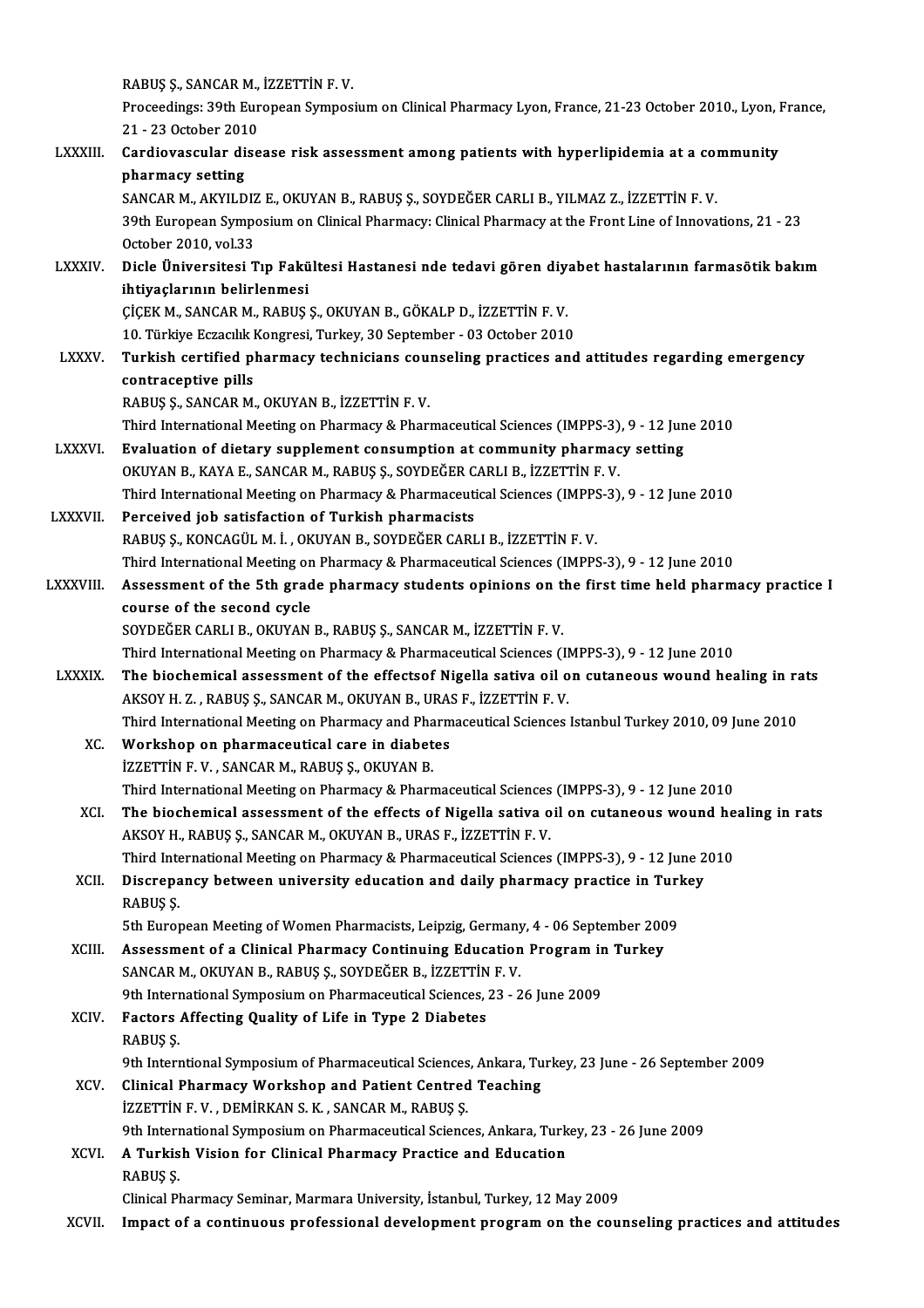of the pharmacists about emergency contraceptive pills of the pharmacists ab<br>RABUŞ Ş., İZZETTİN F. V.<br>2000 ACCB (ESCB Interne 2009 ACCP/ESCP International Congress on Clinical Pharmacy, Orlando, Florida, United States Of America, 24 - 28<br>April 2009 RABUŞ Ş., İZ<br>2009 ACCP,<br>April 2009<br>Effects of XCVIII. Effects of Nigella Sativa oil on cutaneous wound healing in rats April 2009<br>Effects of Nigella Sativa oil on cutaneous<br>İZZETTİN F. V. , Varol Y., RABUŞ Ş., Cevikbas A.<br>2009 ACCR/ESCR International Congress on Cl 2009 ACCP/ESCP International Congress on Clinical Pharmacy, Orlando, Florida, United States Of America, 24 - 28<br>April 2009 **izzettin F**<br>2009 ACCP,<br>April 2009 2009 ACCP/ESCP International Congress on Clinical Pharmacy, Orlando, Florida, United States Of America, 24 - 28<br>April 2009<br>XCIX. A prospective assessment of therapeutic efficacy and immune effects of levofloxacin and oflox April 2009<br>A prospective assessment of therape<br>multiple drug resistant tuberculosis<br>Clark B, BAPUS S, Kiran B, Karageg T, 17 A prospective assessment of therapeutic efficac<br>multiple drug resistant tuberculosis<br>Clark P., RABUŞ Ş., Kiran B., Karagoz T., İZZETTİN F. V.<br>2009 ACCB/ESCR International Congress on Clinical Bl multiple drug resistant tuberculosis<br>Clark P., RABUŞ Ş., Kiran B., Karagoz T., İZZETTİN F. V.<br>2009 ACCP/ESCP International Congress on Clinical Pharmacy, Orlando, Florida, United States Of America, 24 - 28<br>April 2009 Clark P., RABUS S., Kiran B., Karagoz T., İZZETTİN F. V. 2009 ACCP/ESCP International Congress on Clinical Pharmacy, Orlando, Florida, United States Of Americ:<br>April 2009<br>C. Effect of topical insulin on cutaneous wound healing in non diabetic and acute diabetic rats<br>RABUS S. 177 April 2009<br>Effect of topical insulin on cutaneous v<br>RABUŞ Ş., İZZETTİN F. V. , Turan P., Ercan F.<br>2009 ACCB/ESCR International Congress on Effect of topical insulin on cutaneous wound healing in non diabetic and acute diabetic rats<br>RABUŞ Ş., İZZETTİN F. V. , Turan P., Ercan F.<br>2009 ACCP/ESCP International Congress on Clinical Pharmacy, United States Of Americ RABUŞ Ş., İZZETTİN F. V. , Turan P., Ercan F.<br>2009 ACCP/ESCP International Congress on Clinical Pharmacy, United States Of Ame<br>CI. Assessment of quality of diabetes care for type 2 diabetics<br>RABUS S., Hursitoglu M., Bulgur 2009 ACCP/ESCP International Congress on Clinical Pharmacy, United States Of America, 24 - 28 April 2009 Assessment of quality of diabetes care for type 2 diabetics<br>RABUŞ Ş., Hursitoglu M., Bulgurlu S., Dayan A., Yolcu N., Gebologlu N., İZZETTİN F. V.<br>2009 ACCP/ESCP International Congress on Clinical Pharmacy, Orlando, Florid RABUŞ Ş., H<br>2009 ACCP,<br>April 2009<br>Patiant Ed CII. Patient Education in Diabetes Mellitus<br>RABUS S. April 2009 Patient Education in Diabetes Mellitus<br>RABUŞ Ş.<br>Seminar on Management of Diabetes Mellitus - Patient Focused Approaches, Yeditepe University, İstanbul, Turkey, RABUŞ Ş.<br>Seminar on Ma<br>20 April 2009<br>Assesment of Seminar on Management of Diabetes Mellitus - Patient Focused Approaches, Yeditepe University, İstanbul, '<br>20 April 2009<br>CIII. Assesment of energy drink and vitamin mineral combination supplement utilization profile of 20 April 2<br>Assesme<br>athletes<br>AVCA <sup>†</sup> P Assesment of ener<br>athletes<br>AYÇA İ.B. , RABUŞ Ş.<br>10th International Sr athletes<br>AYÇA İ. B. , RABUŞ Ş.<br>10th International Sports Sciences Congress, Bolu, Turkey, 23 - 25 October 2008 AYÇA İ. B. , RABUŞ Ş.<br>10th International Sports Sciences Congress, Bolu, Turkey, 23 - 25 October 2008<br>CIV. Assessment of energy drink and vitamin mineral combination supplement utilization profile of<br>1. 10th Inter<br>Assessm<br>athletes<br>Avec B B Assessment of e<br>athletes<br>Ayca B., RABUŞ Ş.<br>10th Internationa athletes<br>Ayca B., RABUŞ Ş.<br>10th International Sport Sciences Congress, Bolu, Turkey, 23 - 25 October 2008<br>Assesment of duys Utilization Profiles Attitudes and Knowledge on Ben Ayca B., RABUŞ Ş.<br>10th International Sport Sciences Congress, Bolu, Turkey, 23 - 25 October 2008<br>CV. Assesment of drug Utilization Profiles Attitudes and Knowledge on Performance Enhancing Drugs<br>Among Playars of the Amotou 10th International Sport Sciences Congress, Bolu, Turk<br>Assesment of drug Utilization Profiles Attitudes<br>Among Players of the Amateur Football League Assesment of dru<br>Among Players o<br>Ayça İ. B. , Rabuş Ş.<br>26th Euroneen Sum Among Players of the Amateur Football League<br>Ayça İ. B. , Rabuş Ş.<br>36th European Symposium on Clinical Pharmacy, İstanbul, Turkey, 25 - 27 October 2007 CVI. Fourth grade pharmacy students prefer kinesthetic learning RABUŞ Ş., İZZETTİN F.V. 36 Fourth grade pharmacy students prefer kinesthetic learning<br>36th European Symposium on Clinical Pharmacy, İstanbul, Turkey, 25 - 27 October 2007<br>Cardiouascular drugs prescription prefiles and the esenemis impast of a sen RABUŞ Ş., İZZETTİN F. V.<br>36th European Symposium on Clinical Pharmacy, İstanbul, Turkey, 25 - 27 October 2007<br>CVII. Cardiovascular drugs prescription profiles and the economic impact of a generic based<br>reimburesment system 36th European Symposium<br>Cardiovascular drugs preimbursement system<br>sinemreSelmer N. Buret K Cardiovascular drugs prescriptio<br>reimbursement system<br>cinemreSolmaz N., Burat K., RABUŞ Ş.<br>26th European Symposium op Clinice reimbursement system<br>cinemreSolmaz N., Burat K., RABUŞ Ş.<br>36th European Symposium on Clinical Pharmacy, İstanbul, Turkey, 25 - 27 October 2007<br>Assessment of drug utilization profiles ettitudes and knowledge en performan cinemreSolmaz N., Burat K., RABUŞ Ş.<br>36th European Symposium on Clinical Pharmacy, İstanbul, Turkey, 25 - 27 October 2007<br>CVIII. Assessment of drug utilization profiles attitudes and knowledge on performance enhancing drug 36th European Symposium on Clinical Pharmacy, İst<br>Assessment of drug utilization profiles attitud<br>among players of the amateur football league<br>Avec B, BARUS S Assessment of c<br>among players<br>Ayca B., RABUŞ Ş.<br>26th Euroneen Su among players of the amateur football league<br>Ayca B., RABUŞ Ş.<br>36th European Symposium on Clinical Pharmacy, İstanbul, Turkey, 25 - 27 October 2007 Ayca B., RABUŞ Ş.<br>36th European Symposium on Clinical Pharmacy, İstanbul, Turkey, 25 - 27 October 2007<br>CIX. The economic impact of a generic substitution based reimbursement system for type 2 diabetes<br>RABUS S. UNITES INCRE 36th European Symposium on Clinical Pharmacy, İstanbul, Turkey, 25 - 27 October 2007<br>The economic impact of a generic substitution based reimbursement system for tyj<br>RABUŞ Ş., yurtseven S., Guler O., Soydeger Carli B., RAB The economic impact of a generic substitution based reimburser<br>RABUŞ Ş., yurtseven S., Guler O., Soydeger Carli B., RABUŞ M. B. , demircic<br>7th ESCP Spring Conference, Edinburgh, Saint Helena, 16 - 19 May 2007<br>Quality of li RABUŞ Ş., yurtseven S., Guler O., Soydeger Carli B., RABUŞ M. B. , demircioglu S., İZZETTİN F. V.<br>7th ESCP Spring Conference, Edinburgh, Saint Helena, 16 - 19 May 2007<br>CX. Quality of life in patients with tuberculosis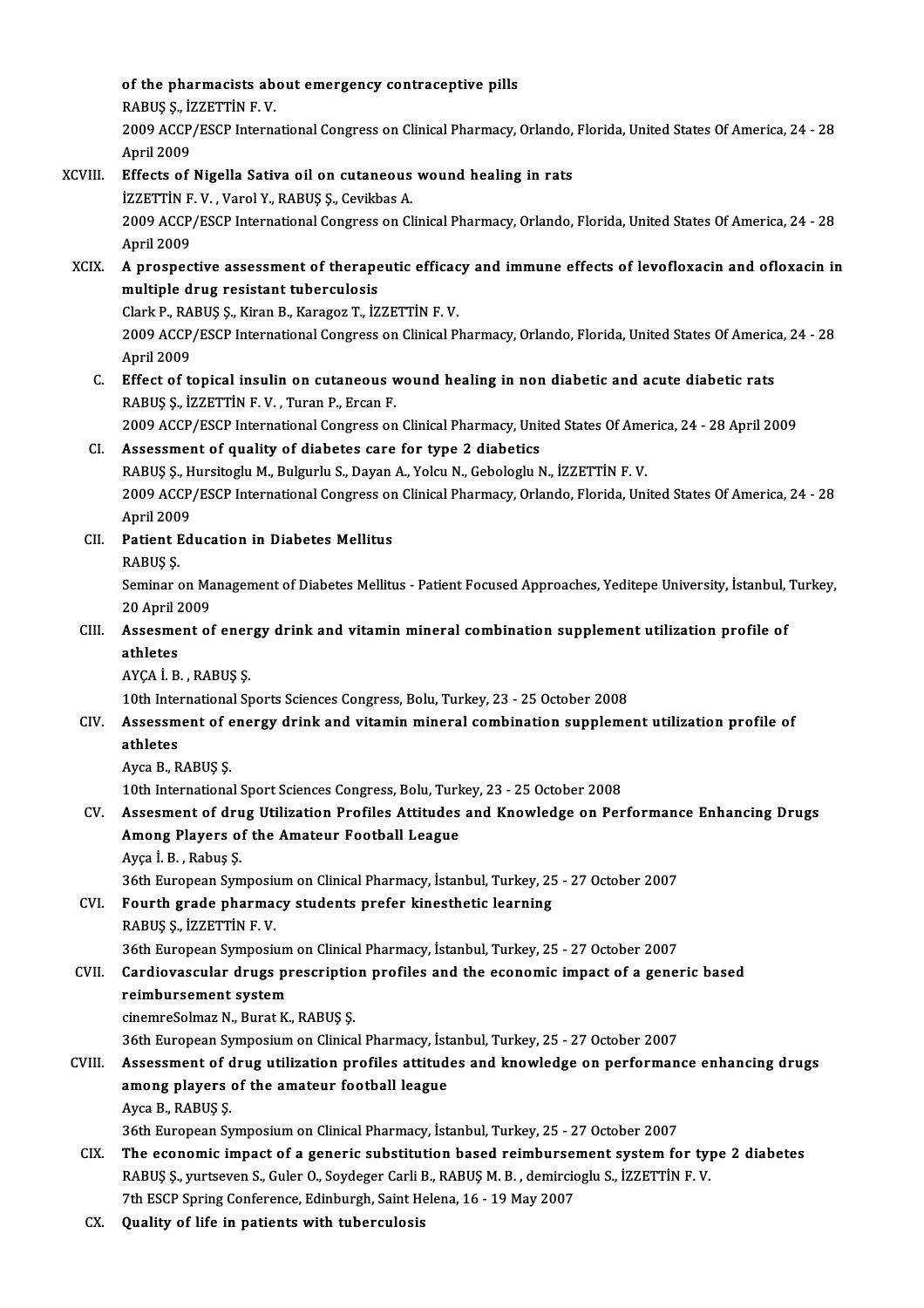İZZETTİNF.V. ,Eminzade S.,RABUŞ Ş.,KaragozT.

izzETTİN F. V. , Eminzade S., RABUŞ Ş., Karagoz T.<br>7th ESCP Spring Conference, Edinburgh, Saint Helena, 16 - 19 May 2007<br>Mid term results of sesendoru prevention in serenaru ertenu di

- CXI. Mid-term results of secondary prevention in coronary artery disease: drug utilization profiles. 7th ESCP Spring Conference, Edinburgh, Saint Helena, 16 - 19 May 200<br>Mid-term results of secondary prevention in coronary artery<br>RABUŞ Ş., İZZETTİN F. V. , SANCAR M., Karakaya O., Kargin R., Yakut C.<br>Preseedings: 6th ESCP Proceedings: 6th ESCP Spring Conference - Chronic Disease Management: the Role of the Pharmacist, Vilniaus, Lithuania, 25 - 27 May 2006 RABUS S., İZZETTİN F. V., SANCAR M., Karakaya O., Kargin R., Yakut C. Proceedings: 6th ESCP Spring Conference - Chronic Disease Management: the Role of the Pharmacist, Vilniaus,<br>Lithuania, 25 - 27 May 2006<br>CXII. Patient counseling practices and attitudes of pharmacy staff and pharmacy studen
- Lithuania, 25 27 May<br>Patient counseling<br>contraception pills<br>PAPUS S. Dincer A. D Patient counseling practices and attitudes of pharmacy staff and<br>contraception pills<br>RABUŞ Ş., Dincer A., Donmez F., Ekiz A., Guler O., Reiazi B., İZZETTİN F. V.<br>Prasasdings: 6th ESCP Spring Conference, Chronis Disease Man

contraception pills<br>RABUŞ Ş., Dincer A., Donmez F., Ekiz A., Guler O., Reiazi B., İZZETTİN F. V.<br>Proceedings: 6th ESCP Spring Conference - Chronic Disease Management: the Role of the Pharmacist Vilnius,<br>Lithuania, 25, 27 M RABUŞ Ş., Dincer A., Donmez F., Ekiz A., Guler O., Reiazi B., İZZETTİI<br>Proceedings: 6th ESCP Spring Conference - Chronic Disease Manag<br>Lithuania, 25-27 May 2006., Vilniaus, Lithuania, 25 - 27 May 2006<br>Provalonge of patient Proceedings: 6th ESCP Spring Conference - Chronic Disease Management: the Role of the Pharmacist<br>Lithuania, 25-27 May 2006, Vilniaus, Lithuania, 25 - 27 May 2006<br>CXIII. Prevalence of patient reported adverse effects of sta

- Lithuania, 25-27 May 2006., Vilniaus, Lithuania, 25 27 May 2006<br>Prevalence of patient reported adverse effects of statins particular emphasis on myalgia<br>RABUŞ Ş., Bozkurt E., Demircioglu C., Tandogan S., Aydın S., Uzel G Prevalence of patient reported adverse effects of statins particular emphasis on myalgia<br>RABUŞ Ş., Bozkurt E., Demircioglu C., Tandogan S., Aydın S., Uzel G., İZZETTİN F. V.<br>Proceedings: 6th ESCP Spring Conference - Chroni RABUŞ Ş., Bozkurt E., Demircioglu C., Tandogan S., Aydın S., Uzel G., İZZETTİN<br>Proceedings: 6th ESCP Spring Conference - Chronic Disease Management: the<br>Lithuania, 25-27 May 2006., Vilniaus, Lithuania, 25 May 2006 - 27 May Proceedings: 6th ESCP Spring Conference - Chronic Disease Management: the Role of the Lithuania, 25-27 May 2006, Vilniaus, Lithuania, 25 May 2006 - 27 May 2066<br>CXIV. Community pharmacists opinion on pharmaceutical care pra Lithuania, 25-27 May 2006., Vilniaus, Lithuania, 25 May 2006 - 27 May 2066<br>Community pharmacists opinion on pharmaceutical care practice in Turkey
- 7th ESCP Spring Conference: Tackling Inequalities in the Delivery of Pharmaceutical Care, 16 19 May 2007, vol.31, pp.40-141 SANCAR M., OKUYAN B., RABUS S., İZZETTİN F. V.
- CXV. Cardiovascular Drug Prescription in Type 2 Diabetes İZZETTİN F.V., RABUŞ Ş., SANCARM., Gebologlu N., Hursitoglu M. 34th European Symposium on Clinical Pharmacy, Amsterdam, Netherlands, 26 - 29 October 2005, pp.513 IZZETTIN F. V. , RABUŞ Ş., SANCAR M., Gebologlu N., Hursitoglu M.<br>34th European Symposium on Clinical Pharmacy, Amsterdam, Netherlands, 26 - 29 October<br>CXVI. Massive Creatine Kinase Increase during Quetiapine and Mirtazapi
- 34th European Symposium on Clinical Pharmacy<br>Massive Creatine Kinase Increase during Q<br>RABUŞ Ş., İZZETTİN F. V. , RABUŞ M. B. , Bilici M.<br>24th European Symposium en Clinical Pharmacy Massive Creatine Kinase Increase during Quetiapine and Mirtazapine Treatment<br>RABUŞ Ş., İZZETTİN F. V. , RABUŞ M. B. , Bilici M.<br>34th European Symposium on Clinical Pharmacy, Amsterdam, Netherlands, 26 - 29 October 2005, pp RABUŞ Ş., İZZETTİN F. V., RABUŞ M. B., Bilici M.<br>34th European Symposium on Clinical Pharmacy, Amsterdam, Netherlands, 26 - 29 October 2005,<br>CXVII. Outcomes of pharmaceutical care in type 2 diabetes patient education and m
- 34th European Symposium on Clinical Pharmacy, Amsterdam, Netherlands, 2<br>Outcomes of pharmaceutical care in type 2 diabetes patient educati<br>Turnacilar M., SANCAR M., RABUŞ Ş., Izzettin N., Turnacilar E., İZZETTİN F. V.<br>22rd Outcomes of pharmaceutical care in type 2 diabetes patient education and monitoring<br>Turnacilar M., SANCAR M., RABUŞ Ş., Izzettin N., Turnacilar E., İZZETTİN F. V.<br>33rd European Symposium on Clinical Pharmacy, Prague, Czech Turnacilar M., SANCAR M., RABUŞ Ş., Izzettin N., Turnacilar E., İZZE<br>33rd European Symposium on Clinical Pharmacy, Prague, Czech R<br>CXVIII. Predictors of coronary artery disease in Turkish subjects<br>177ETTIN E.V., BABUS S. M
- 33rd European Symposium on Clinical Pharmacy, Pragu<br>Predictors of coronary artery disease in Turkish<br>İZZETTİN F.V., RABUŞ Ş., Mutlu B., Basaran Y., Yakut C.<br>22rd European Symposium on Clinical Pharmacy, Pragu izzETTIN F. V. , RABUŞ Ş., Mutlu B., Basaran Y., Yakut C.<br>33rd European Symposium on Clinical Pharmacy, Prague, Czech Republic, 20 - 23 October 2004, pp.84 IZZETTIN F.V., RABUŞ Ş., Mutlu B., Basaran Y., Yakut C.<br>33rd European Symposium on Clinical Pharmacy, Prague, Czech Republic, 20 - 23 October 2004<br>CXIX. Prescription profiles in primary and secondary coronary artery diseas
- 33rd European Symposium on Clinical Pharmacy, Prague, Czech Represcription profiles in primary and secondary coronary and SARUS S., SANCAR M., Eskisar A., Turan F., Yakut C., İZZETTİN F. V.<br>22rd European Symposium en Clini Prescription profiles in primary and secondary coronary artery disease prevention<br>RABUŞ Ş., SANCAR M., Eskisar A., Turan F., Yakut C., İZZETTİN F. V.<br>33rd European Symposium on Clinical Pharmacy, Prague, Czech Republic, 20 RABUŞ Ş., SANCAR M., Eskisar A., Turan F., Yakut C., İZZETTİN F. V.<br>33rd European Symposium on Clinical Pharmacy, Prague, Czech Republic, 20 - 23 Octobe<br>CXX. Improvement of pharmacists knowledge with continuing education p
- 33rd European Symposium on Clinical Pharmacy, Prague, Czech R<br>Improvement of pharmacists knowledge with continuing e<br>DEMİRKAN S. K. , Yılmaz D., SANCAR M., İZZETTİN F. V. , RABUŞ Ş.<br>2nd Jaint Meeting ESCR ACCR Raris Eronge Improvement of pharmacists knowledge with continuing educ:<br>DEMİRKAN S. K. , Yılmaz D., SANCAR M., İZZETTİN F. V. , RABUŞ Ş.<br>2nd Joint Meeting ESCP-ACCP, Paris, France, 28 - 30 April 2004, pp.13<br>"Pharmacist's rola in managa
- DEMİRKAN S. K. , Yılmaz D., SANCAR M., İZZETTİN F. V. , RABUŞ Ş.<br>2nd Joint Meeting ESCP-ACCP, Paris, France, 28 30 April 2004, pp.13<br>CXXI. "Pharmacist's role in management of upper respiratory tract infections" Üst solun 2nd Joint Meeting ESCP-ACCP, Paris, France, 28 - 30<br>"Pharmacist's role in management of upper renfeksiyonlarının tedavisinde eczacının rolü<br>İZZETTİN E.V., SANCAR M. RARIS S "Pharmacist's role in managemen<br>enfeksiyonlarının tedavisinde ecz<br>İZZETTİN F.V., SANCAR M., RABUŞ Ş.<br>International Sumnosium on Pharmac enfeksiyonlarının tedavisinde eczacının rolü<br>İZZETTİN F. V. , SANCAR M., RABUŞ Ş.<br>International Symposium on Pharmaceutical Sciences, Ankara, Turkey, 27 June 2003<br>Cost offectiveness of tissue plasminesse astivator vs strep

IZZETTIN F. V. , SANCAR M., RABUŞ Ş.<br>International Symposium on Pharmaceutical Sciences, Ankara, Turkey, 27 June 2003<br>CXXII. Cost effectiveness of tissue plasminogen activator vs streptokinase a hospital study in Turkey<br>PA International Symposium on Pharmaceutical Scien<br>Cost effectiveness of tissue plasminogen act<br>RABUŞ Ş., İZZETTİN F. V. , RABUŞ M. B. , YAKUP C.<br>21st European Symposium on Clinical Pharmacy. Cost effectiveness of tissue plasminogen activator vs streptokinase a hospital study in Turke<br>RABUŞ Ş., İZZETTİN F. V. , RABUŞ M. B. , YAKUP C.<br>31st European Symposium on Clinical Pharmacy, Florence, Italy, 30 October - 02

RABUŞ Ş., İZZETTİN F. V. , RABUŞ M. B. , YAKUP C.<br>31st European Symposium on Clinical Pharmacy,<br>CXXIII. Karar Ağacı<br>RABUS S. 31st European Symposium on Clinical Pharmacy, Florence, Italy, 30 October - 02 November 2002, pp.81 Karar Ağacı<br>RABUŞ Ş.<br>Yöneticilere Farmakoekonomik Bakış Açısı Kazandırma2, İstanbul, Turkey, 26 - 27 September 2002<br>"Fasentiale of diabates far pharmasista". Diyabet baklında estasının bilmesi gerekenler

RABUŞ Ş.<br>Yöneticilere Farmakoekonomik Bakış Açısı Kazandırma2, İstanbul, Turkey, 26 - 27 September 2002<br>CXXIV. "Essentials of diabetes for pharmacists" Diyabet hakkında eczacının bilmesi gerekenler<br>PARUS S Yöneticile<br>"Essenti:<br>RABUŞ Ş.<br>2 Marma "Essentials of diabetes for pharmacists" Diyabet hakkında eczacının bilmesi gerekenler<br>RABUŞ Ş.<br>2. Marmara Klinik Eczacılık Günleri, İstanbul, Turkey, 14 May 2019 - 14 May 1029